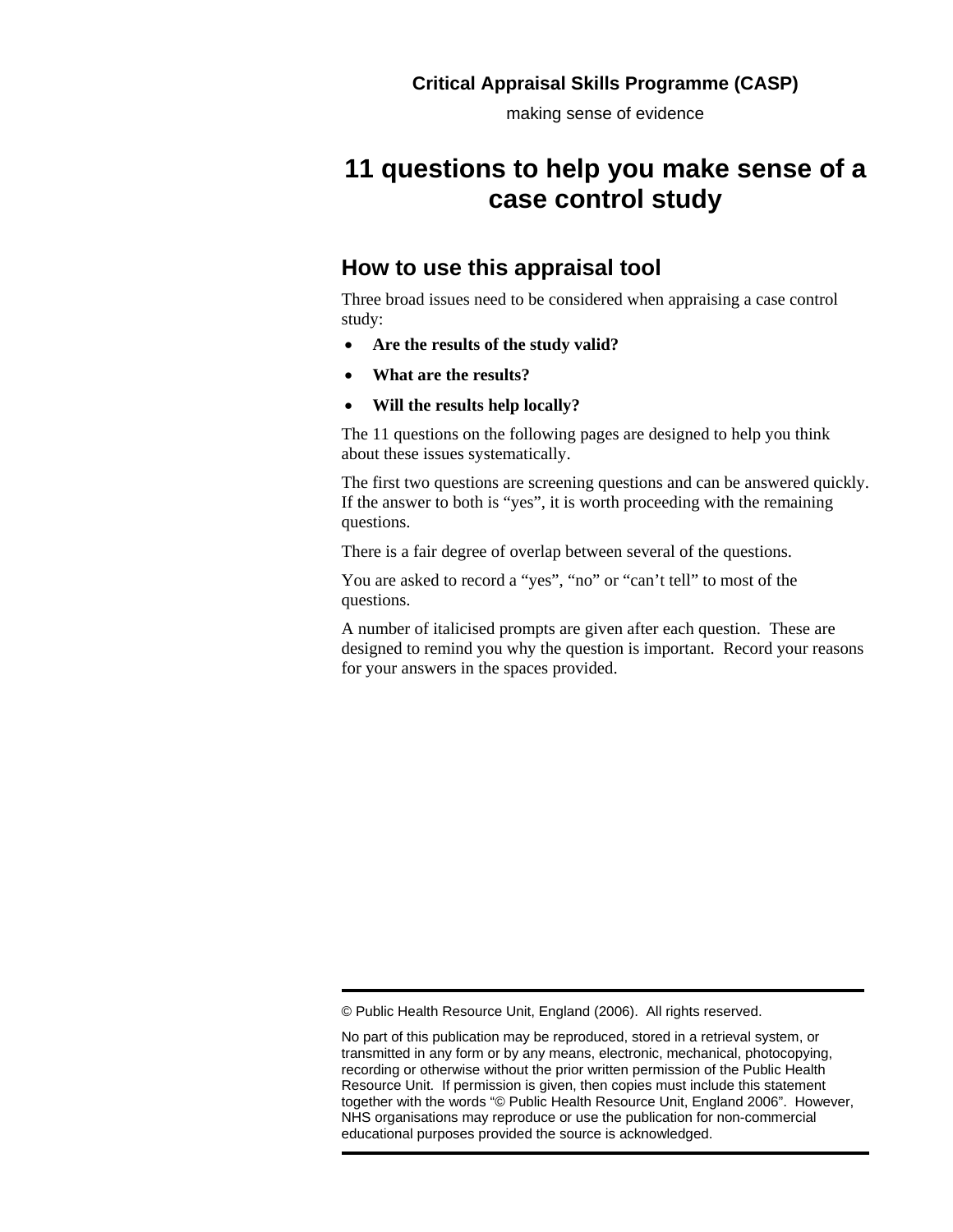# **A/ Are the results of the study valid?**

| 1. Did the study address a clearly focused<br>Issue?                                                                                                    | $\Box$ Yes | $\Box$ Can't tell | $\Box$ No |
|---------------------------------------------------------------------------------------------------------------------------------------------------------|------------|-------------------|-----------|
| A question can be focused in terms of:<br>the population studied                                                                                        |            |                   |           |
| the risk factors studied                                                                                                                                |            |                   |           |
| whether the study tried to detect a<br>beneficial or harmful effect?                                                                                    |            |                   |           |
| 2. Did the authors use an appropriate                                                                                                                   | $\Box$ Yes | $\Box$ Can't tell | $\Box$ No |
| Method to answer their question?                                                                                                                        |            |                   |           |
| Consider:<br>- is a case control study an appropriate<br>way of answering the question under<br>the circumstances? (is the outcome<br>rare or harmful?) |            |                   |           |
| did it address the study question?                                                                                                                      |            |                   |           |
| Is it worth continuing?                                                                                                                                 |            |                   |           |
| <b>Detailed Questions</b>                                                                                                                               |            |                   |           |
| 3. Were the cases recruited in an acceptable                                                                                                            | $\Box$ Yes | $\Box$ Can't tell | $\Box$ No |
| way?                                                                                                                                                    |            |                   |           |
| HINT: We are looking for selection bias which might<br>compromise the validity of the findings:                                                         |            |                   |           |
| - Are the cases defined precisely?                                                                                                                      |            |                   |           |
| Were the cases representative of a defined<br>population (geographically and/or<br>temporally)?                                                         |            |                   |           |
| Was there an established reliable system<br>for selecting all the cases?                                                                                |            |                   |           |
| - Are they incident or prevalent?                                                                                                                       |            |                   |           |
| Is there something special about the cases?                                                                                                             |            |                   |           |
| Is the time frame of the study relevant to<br>the disease/exposure?                                                                                     |            |                   |           |
| Was there a sufficient number of cases selected?                                                                                                        |            |                   |           |
| Was there a power calculation?                                                                                                                          |            |                   |           |
|                                                                                                                                                         |            |                   |           |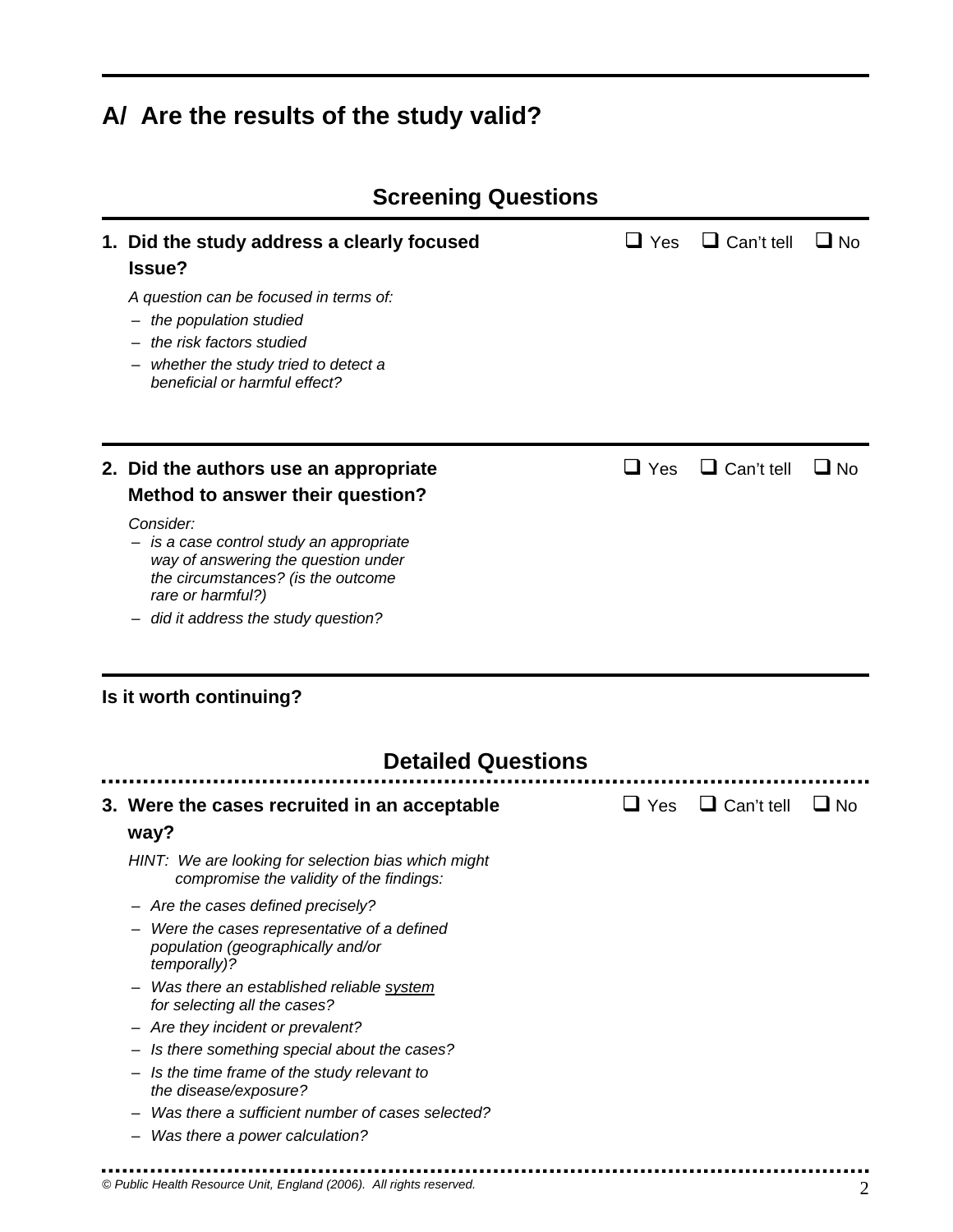| 4. Were the controls selected in an                                                                                                         | $\sqcup$ Yes | $\Box$ Can't tell | $\Box$ No |  |
|---------------------------------------------------------------------------------------------------------------------------------------------|--------------|-------------------|-----------|--|
| acceptable way?                                                                                                                             |              |                   |           |  |
| HINT: We are looking for selection bias which<br>might compromise the generalisability of<br>the findings:                                  |              |                   |           |  |
| Were the controls representative of a<br>defined population (geographically and/or<br>temporally)?<br>Was there something special about the |              |                   |           |  |
| controls?                                                                                                                                   |              |                   |           |  |
| Was the non-response high? Could non-<br>respondents be different in any way?                                                               |              |                   |           |  |
| - Are they matched, population based or<br>randomly selected?                                                                               |              |                   |           |  |
| Was there a sufficient number of<br>controls selected?                                                                                      |              |                   |           |  |
| 5. Was the exposure accurately measured<br>to minimise bias?                                                                                | $\Box$ Yes   | $\Box$ Can't tell | $\Box$ No |  |
| HINT: We are looking for measurement, recall<br>or classification bias:                                                                     |              |                   |           |  |
| - Was the exposure clearly defined and<br>accurately measured?                                                                              |              |                   |           |  |
| Did the authors use subjective or objective<br>measurements?                                                                                |              |                   |           |  |
| Do the measures truly reflect what they<br>are supposed to measure? (have they been<br>validated?)                                          |              |                   |           |  |
| Were the measurement methods similar in<br>cases and controls?                                                                              |              |                   |           |  |
| Did the study incorporate blinding where<br>feasible?                                                                                       |              |                   |           |  |
| Is the temporal relation correct? (does the<br>exposure of interest precede the outcome?)                                                   |              |                   |           |  |
|                                                                                                                                             |              |                   |           |  |
|                                                                                                                                             |              |                   |           |  |
|                                                                                                                                             |              |                   |           |  |

 $\blacksquare$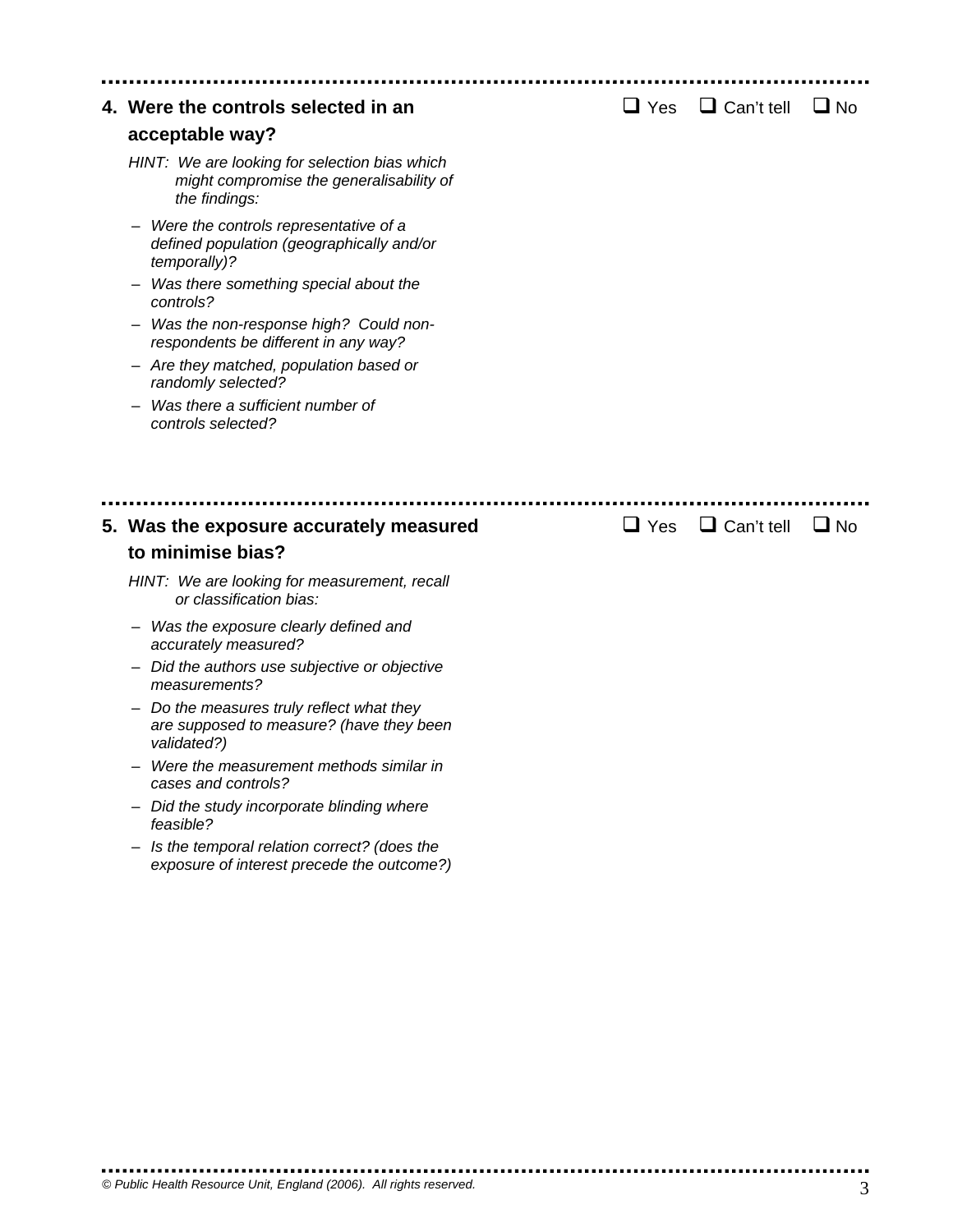### **6. A. What confounding factors have the authors accounted for?**

### **List the other ones you think might be important, that the authors missed**

 *(genetic, environmental and socio-economic)* 

### **B. Have the authors taken account of the Can't True Indian Can't tell I No. potential confounding factors in the design and/or in their analysis?**

*HINT: Look for restriction in design, and techniques, e.g. modeling, stratified-, regression-, or sensitivity analysis to correct, control or adjust for confounding factors.* 

# **B/ What are the results?**

### **7. What are the results of this study?**

*Consider:* 

- *What are the bottom line results?*
- *Is the analysis appropriate to the design?*
- *How strong is the association between exposure and outcome (look at the odds ratio)?*
- *Are the results adjusted for confounding and might confounding still explain the association?*
- *Has adjustment made a big difference to The OR ??*

# **8. How precise are the results?**

### **How precise is the estimate of risk?**

. . . . . . . . . . . . . . . . . . . .

*Consider:* 

– *Size of the P-value* 

..........................

- *Size of the confidence intervals*
- *Have the authors considered all the important variables?*
- *How was the effect of subjects refusing to participate evaluated?*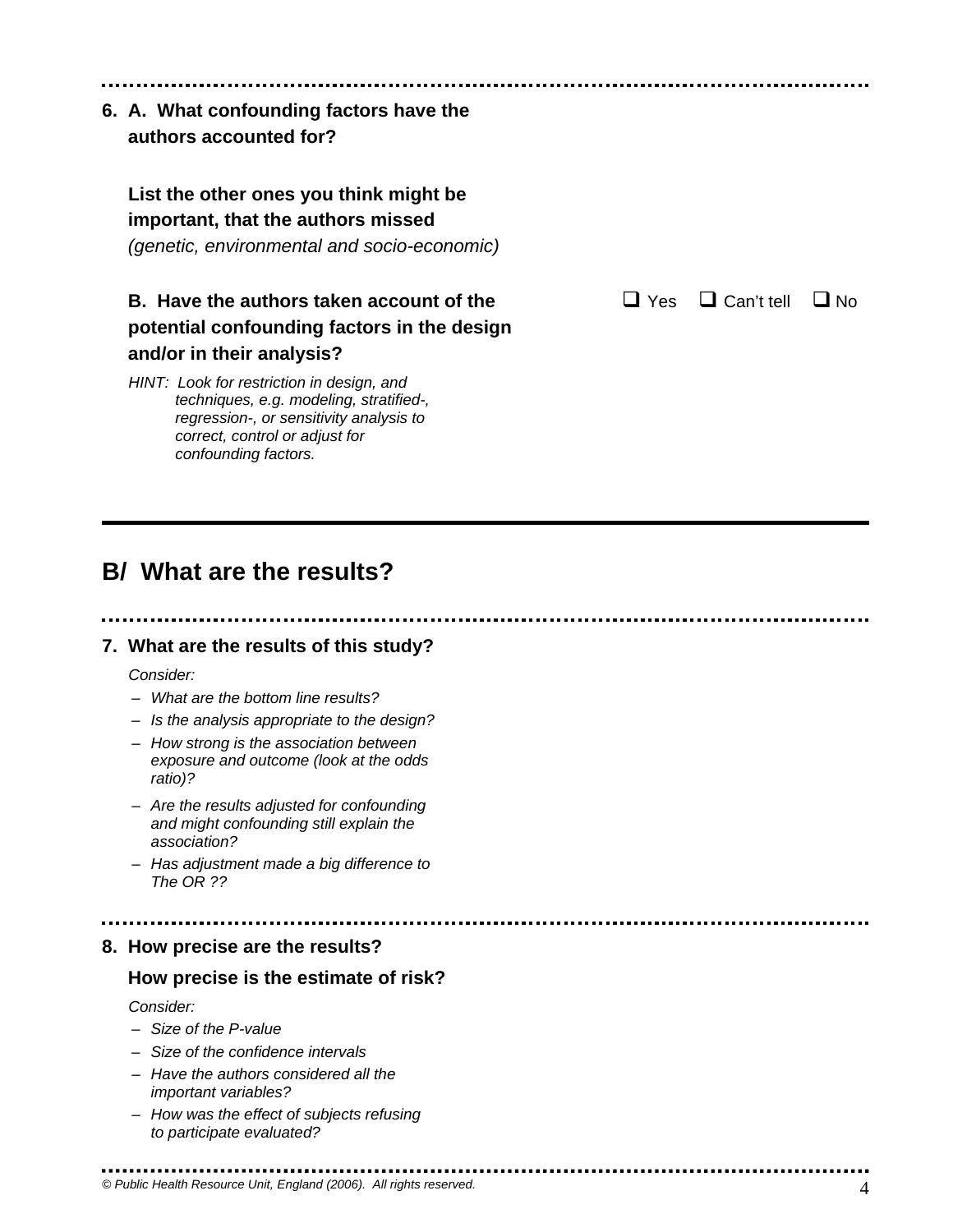#### **9. Do you believe the results?**  $\Box$  Yes  $\Box$  No

*Consider:* 

- *Big effect is hard to ignore!*
- *Can it be due to chance, bias or confounding?*
- *Are the design and methods of this study sufficiently flawed to make the results unreliable?*
- *Consider Bradford Hills criteria (e.g. time sequence, dose-response gradient, strength, biological plausibility)*

#### **Is it worth continuing?**

| C/ Will the results help me locally?                                                                                                               |              |                   |           |  |  |
|----------------------------------------------------------------------------------------------------------------------------------------------------|--------------|-------------------|-----------|--|--|
| 10. Can the results be applied to the local<br>population?                                                                                         | $\sqcup$ Yes | $\Box$ Can't tell | $\Box$ No |  |  |
| Consider whether:                                                                                                                                  |              |                   |           |  |  |
| The subjects covered in the study could<br>be sufficiently different from your population<br>to cause concern.                                     |              |                   |           |  |  |
| Your local setting is likely to differ much<br>from that of the study.                                                                             |              |                   |           |  |  |
| Can you estimate the local benefits and<br>harms?                                                                                                  |              |                   |           |  |  |
|                                                                                                                                                    |              |                   |           |  |  |
| 11. Do the results of this study fit with other                                                                                                    | $\Box$ Yes   | $\Box$ Can't tell | ∐ No      |  |  |
| available evidence?                                                                                                                                |              |                   |           |  |  |
| HINT: Consider all the available evidence from<br>RCTs, systematic reviews, cohort studies<br>and case-control studies as well for<br>consistency. |              |                   |           |  |  |

**One observational study rarely provides sufficiently robust evidence to recommend changes to clinical practice or within health policy decision making.** 

**However, for certain questions observational studies provide the only evidence.** 

**Recommendations from observational studies are always stronger when supported by other evidence.**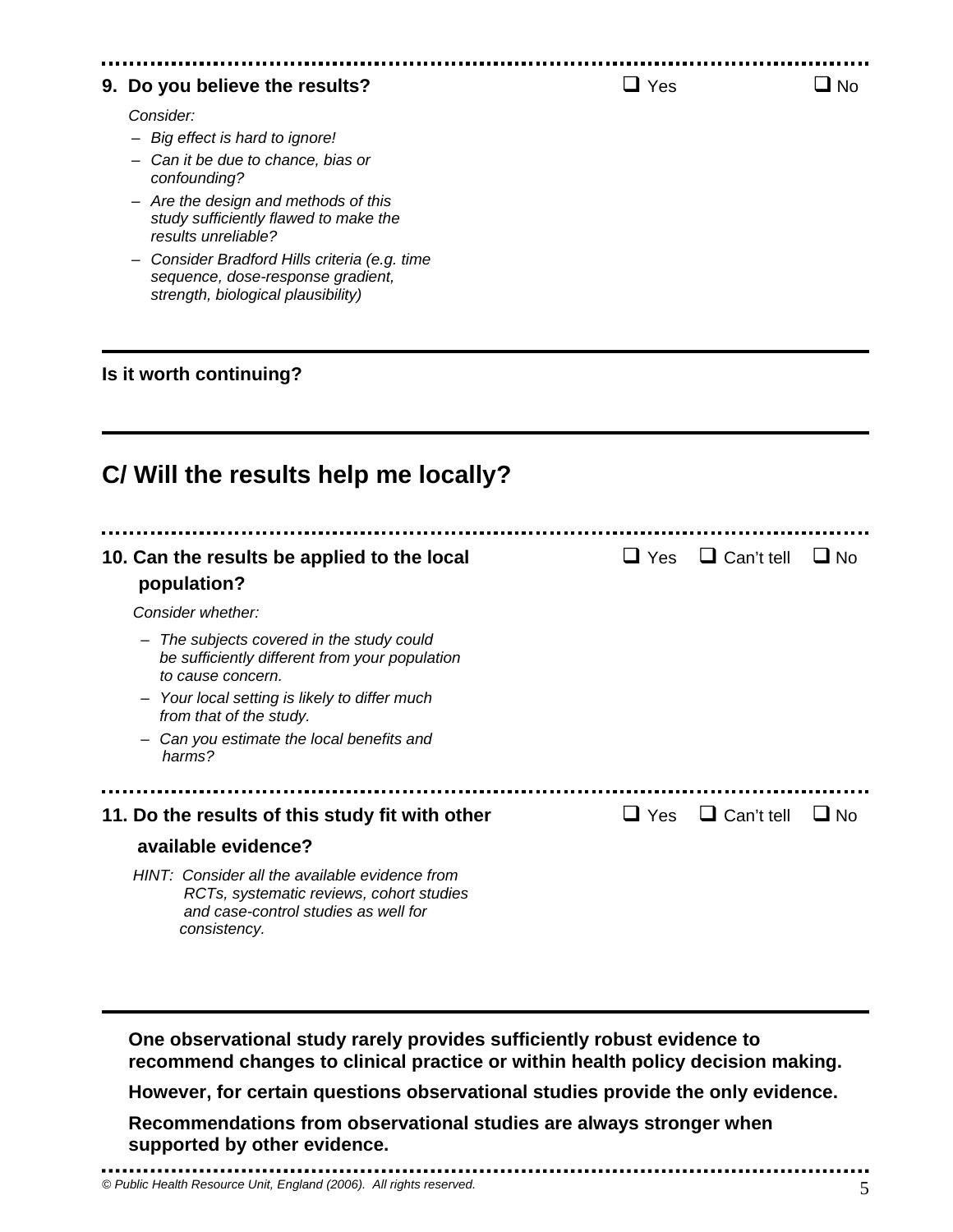# **CRITICAL APPRAISAL SKILLS PROGRAMME making sense of evidence**

# **12 questions to help you make sense of a cohort study**

### *General comments*

Three broad issues need to be considered when appraising a cohort study.

*Are the results of the study valid?* 

 *What are the results?* 

 *Will the results help locally?*

 The 12 questions on the following pages are designed to help you think about these issues systematically.

- The first two questions are screening questions and can be answered quickly. If the answer to those two is "yes", it is worth proceeding with the remaining questions.
- There is a fair degree of overlap between several of the questions.
- You are asked to record a "yes", "no" or "can't tell" to most of the questions.
- A number of italicised hints are given after each question. These are designed to remind you why the question is important. There will not be time in the small groups to answer them all in detail!

Critical Appraisal Skills Programme (CASP) 2004. All rights reserved. No part of this publication may be reproduced, stored in a retrieval system, or transmitted in any form or by any means, electronic, mechanical, photocopying, recording or otherwise without the prior permission of CASP. However, organisations may reproduce or use the publication for non-commercial educational purposes provided the source is acknowledged. Enquiries concerning reproduction or use in other circumstances should be addressed to CASP.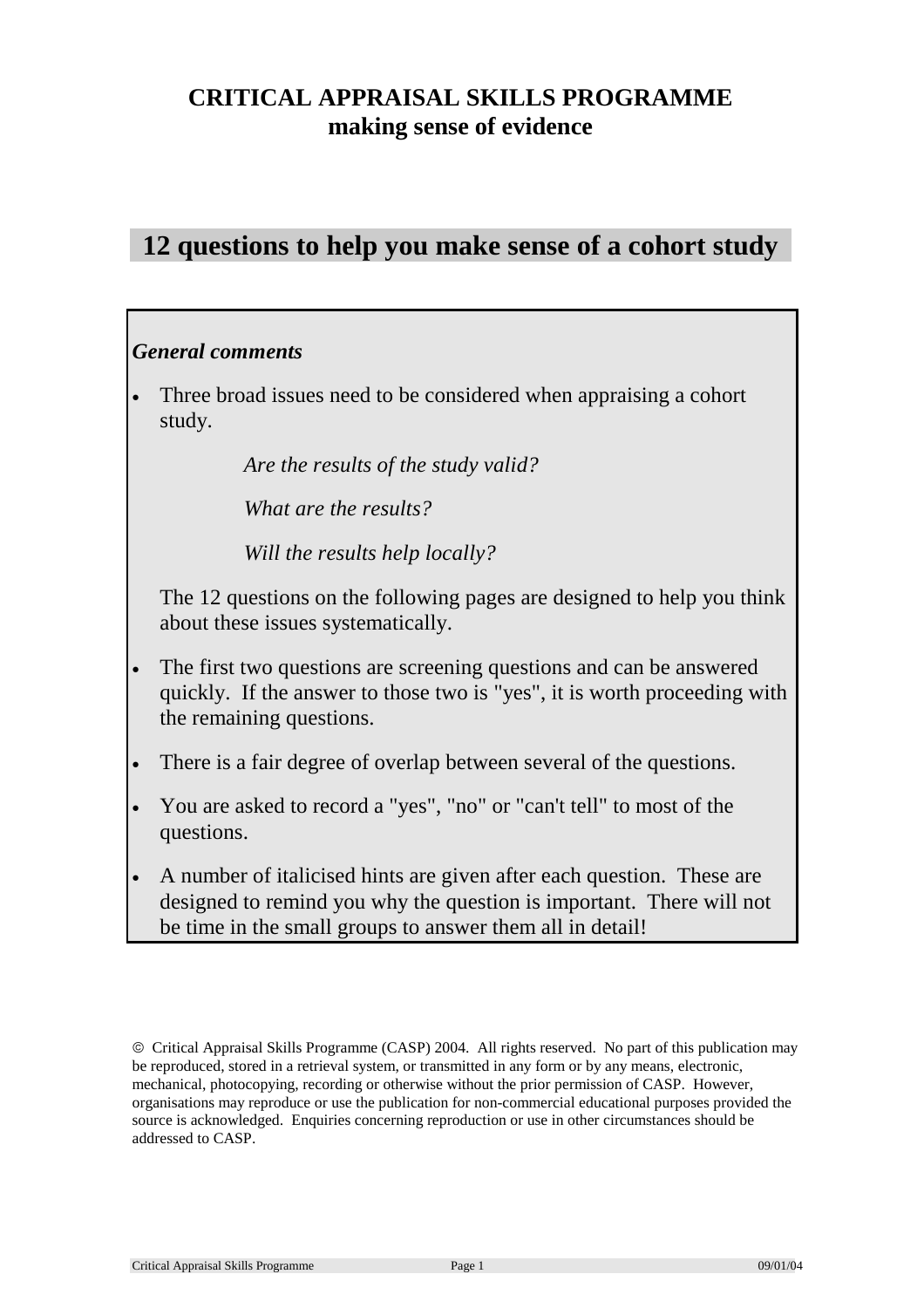# **A/ Are the results of the study valid?**

# **Screening Questions**

|   | Did the study address a clearly focused<br>issue?                                       | Yes | Can't tell | No             |
|---|-----------------------------------------------------------------------------------------|-----|------------|----------------|
|   | HINT: A question can be focused in terms of:<br>- the population studied                |     |            |                |
|   | - the risk factors studied<br>- the outcomes considered                                 |     |            |                |
|   | - is it clear whether the study tried to<br>detect a beneficial or harmful effect?      |     |            |                |
| 2 | Did the authors use an appropriate<br>method to answer their question?                  | Yes | Can't tell | N <sub>0</sub> |
|   | HINT: Consider                                                                          |     |            |                |
|   | - Is a cohort study a good way of<br>answering the question under the<br>circumstances? |     |            |                |
|   | -Did it address the study question?                                                     |     |            |                |

### *Is it worth continuing?*

# **Detailed Questions**

| Was the cohort recruited in an acceptable<br>way?                                                                                                                                                                                                                                             | Yes | Can't tell | No |
|-----------------------------------------------------------------------------------------------------------------------------------------------------------------------------------------------------------------------------------------------------------------------------------------------|-----|------------|----|
| HINT: We are looking for selection bias which<br>might compromise the generalisability of<br>the findings:<br>- Was the cohort representative of<br>a defined population?<br>- Was there something special about the<br>cohort?<br>- Was everybody included who should<br>have been included? |     |            |    |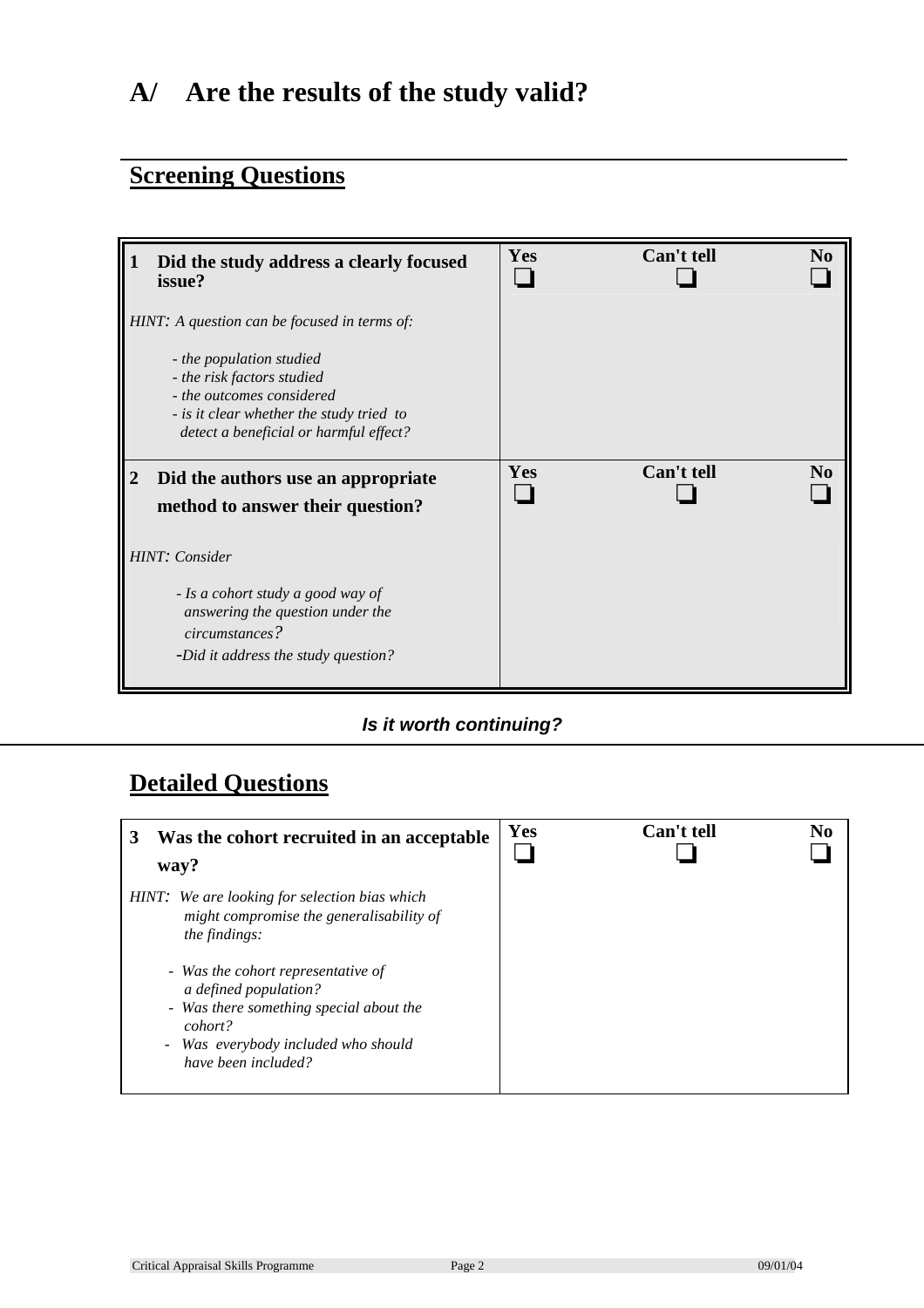| Was the exposure accurately measured<br>4.<br>to minimize bias?                                                                                                                                                                                                                                                                                                                                                                             | Yes      | Can't tell | N <sub>0</sub> |
|---------------------------------------------------------------------------------------------------------------------------------------------------------------------------------------------------------------------------------------------------------------------------------------------------------------------------------------------------------------------------------------------------------------------------------------------|----------|------------|----------------|
| HINT: We are looking for measurement or<br>classification bias:<br>- Did they use subjective or objective<br>measurements?<br>- Do the measures truly reflect what you<br>want them to (have they been<br>validated)?<br>- Were all the subjects classified into<br>exposure groups using the same<br>procedure?                                                                                                                            |          |            |                |
| Was the outcome accurately measured<br>5.<br>to minimize bias?                                                                                                                                                                                                                                                                                                                                                                              | Yes      | Can't tell | N <sub>0</sub> |
| HINT: We are looking for measurement or<br>classification bias:                                                                                                                                                                                                                                                                                                                                                                             |          |            |                |
| - Did they use subjective or objective<br>measurements?<br>- Do the measures truly reflect what you<br>want them to (have they been<br>validated)?<br>- Has a reliable system been established<br>for detecting all the cases (for measuring<br>disease occurrence)?<br>- Were the measurement methods similar<br>in the different groups?<br>- Were the subjects and/or the outcome<br>assessor blinded to exposure<br>(does this matter)? |          |            |                |
| 6. A. Have the authors identified all<br>important confounding factors?                                                                                                                                                                                                                                                                                                                                                                     | Yes      | Can't tell | N <sub>0</sub> |
| List the ones you think might be<br>important, that the authors missed.                                                                                                                                                                                                                                                                                                                                                                     |          |            |                |
| <b>B.</b> Have they taken account of the<br>confounding factors in the design and/or<br>analysis?                                                                                                                                                                                                                                                                                                                                           | Yes<br>┓ | Can't tell | N <sub>0</sub> |
| HINT:<br>- Look for restriction in design, and techniques eg<br>modelling, stratified-, regression-, or sensitivity<br>analysis to correct, control or adjust for<br>confounding factors                                                                                                                                                                                                                                                    | List:    |            |                |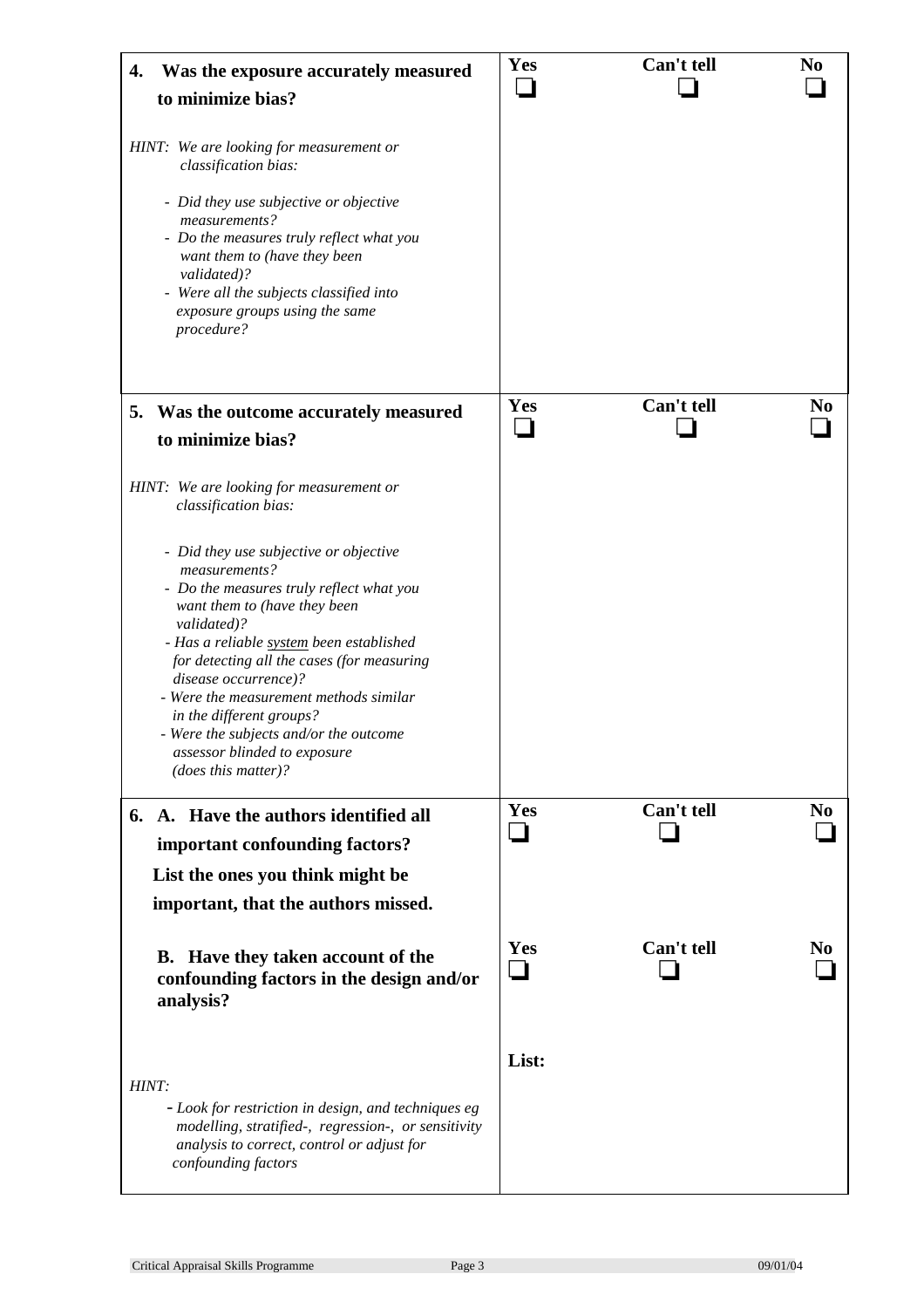| 7. A. Was the follow up of subjects complete<br>enough?                                                                                                                                                                                                                                                                                                                           | <b>Yes</b> | Can't tell | No  |
|-----------------------------------------------------------------------------------------------------------------------------------------------------------------------------------------------------------------------------------------------------------------------------------------------------------------------------------------------------------------------------------|------------|------------|-----|
| <b>B.</b> Was the follow up of subjects long<br>enough?                                                                                                                                                                                                                                                                                                                           | Yes        | Can't tell | No. |
| HINT:<br>- The good or bad effects should have had<br>long enough to reveal themselves<br>-The persons that are lost to follow-up may<br>have different outcomes than those<br><i>available for assessment</i><br>- In an open or dynamic cohort, was there<br>anything special about the outcome of the<br>people leaving, or the exposure of the<br>people entering the cohort? |            |            |     |

# **B/ What are the results?**

| 8. What are the results of this study?                                                                                                                                                                                                                                                                                                                                                                                   | 9. How precise are the results?                                                       |  |  |
|--------------------------------------------------------------------------------------------------------------------------------------------------------------------------------------------------------------------------------------------------------------------------------------------------------------------------------------------------------------------------------------------------------------------------|---------------------------------------------------------------------------------------|--|--|
| HINT:<br>What are the bottom line results?<br>Have they reported the rate or the proportion<br>between the exposed/unexposed, the ratio/the rate<br>difference?<br>How strong is the association between exposure and<br>outcome (RR,)?<br>What is the absolute risk reduction (ARR)?                                                                                                                                    | How precise is the estimate of the risk?<br>HINT:<br>Size of the confidence intervals |  |  |
| Do you believe the results?<br>10.<br>HINT:<br>Big effect is hard to ignore!<br>Can it be due to bias, chance or confounding?<br>Are the design and methods of this study<br>$\overline{\phantom{0}}$<br>sufficiently flawed to make the results unreliable?<br>Consider Bradford Hills criteria (eg time sequence,<br>$\qquad \qquad \blacksquare$<br>dose-response gradient, biological plausibility,<br>consistency). | Can't tell<br>Yes<br>N <sub>0</sub>                                                   |  |  |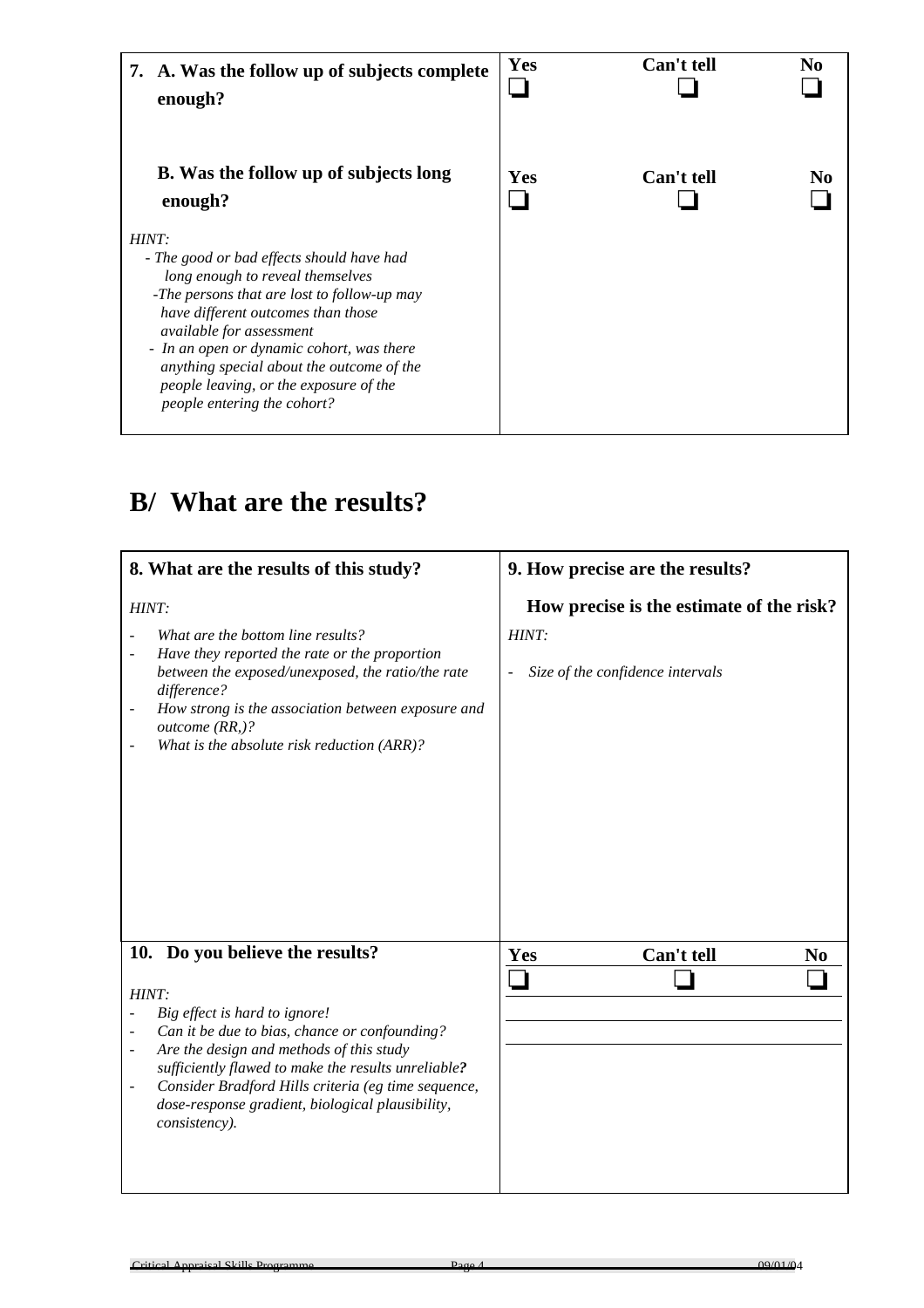# **C/ Will the results help me locally?**

| 11. Can the results be applied to the<br>local population?                                                                                                                                                                                                                         | Yes | Can't tell | No |
|------------------------------------------------------------------------------------------------------------------------------------------------------------------------------------------------------------------------------------------------------------------------------------|-----|------------|----|
| Consider whether<br>HINT:<br>- The subjects covered in the study<br>could be sufficiently different<br>from your population to cause<br>concern.<br>- Your local setting is likely to<br>differ much from that of the study<br>- Can you quantify the local benefits<br>and harms? |     |            |    |
| 12.<br>Do the results of this study fit with<br>other available evidence?                                                                                                                                                                                                          | Yes | Can't tell | No |

**One observational study rarely provides sufficiently robust evidence to recommend changes to clinical practice or within health policy decision making.** 

**However, for certain questions observational studies provide the only evidence.** 

**Recommendations from observational studies are always stronger when supported by other evidence.**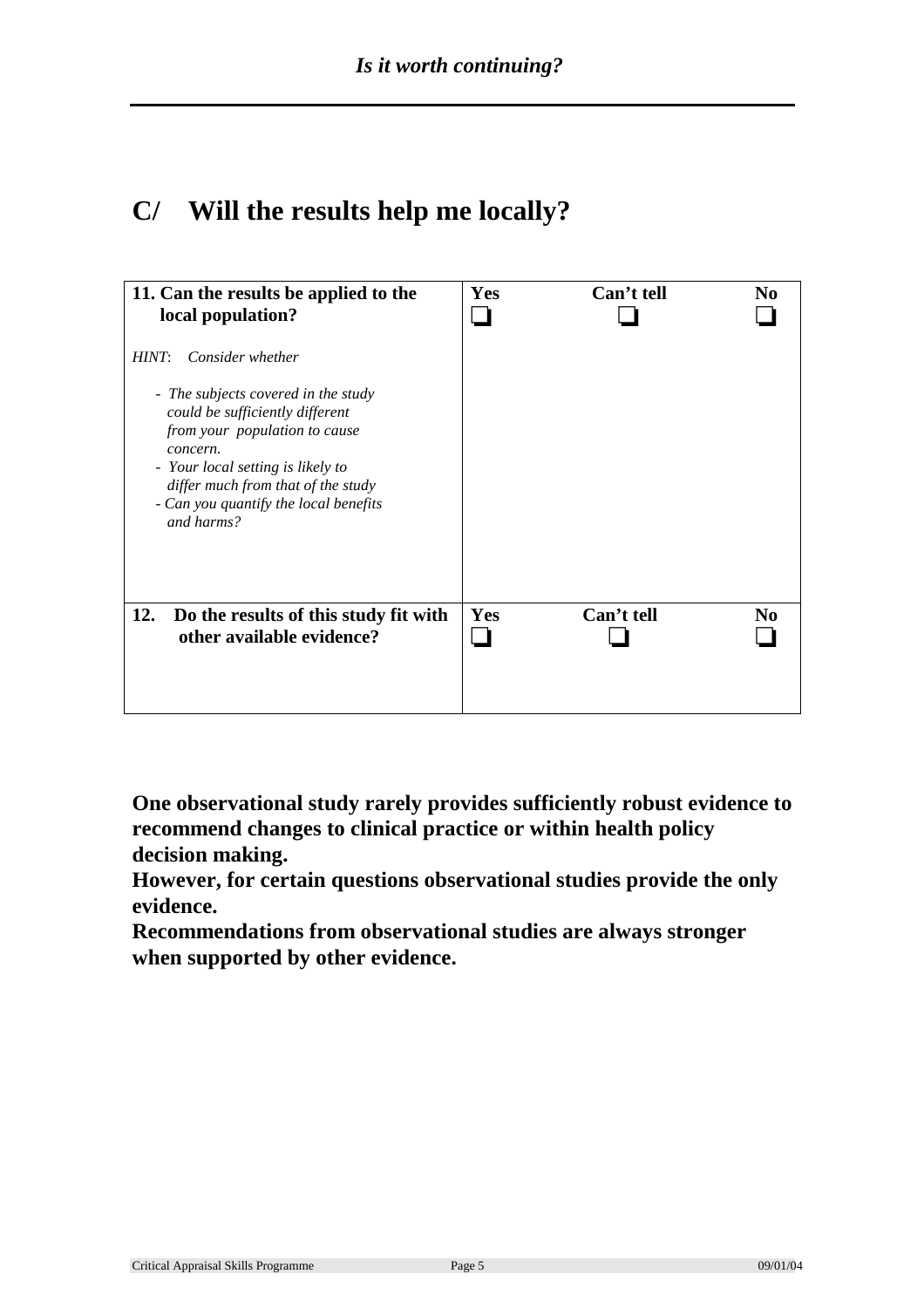making sense of evidence

# **12 questions to help you make sense of a diagnostic test study**

### **How to use this appraisal tool**

Three broad issues need to be considered when appraising a diagnostic test:

- **Are the results of the study valid?**
- **What are the results?**
- **Will the results help me and my patients/population?**

The 12 questions on the following pages are designed to help you think through these issues systematically.

The first two questions are screening questions and can be answered quickly. If the answer to both is "yes", it is worth proceeding with the remaining questions.

You are asked to record a "yes", "no" or "can't tell" to most of the questions.

A number of italicised prompts are given after each question. These are designed to remind you why the question is important. Record your reasons for your answers in the spaces provided.

The 12 questions are adapted from Jaesche R, Guyatt GH, Sackett DL, Users' guides to the medical literature, VI. How to use an article about a diagnostic test. JAMA 1994; 271 (5): 389-391

© Public Health Resource Unit, England (2006). All rights reserved.

No part of this publication may be reproduced, stored in a retrieval system, or transmitted in any form or by any means, electronic, mechanical, photocopying, recording or otherwise without the prior written permission of the Public Health Resource Unit. If permission is given, then copies must include this statement together with the words "© Public Health Resource Unit, England 2006". However, NHS organisations may reproduce or use the publication for non-commercial educational purposes provided the source is acknowledged.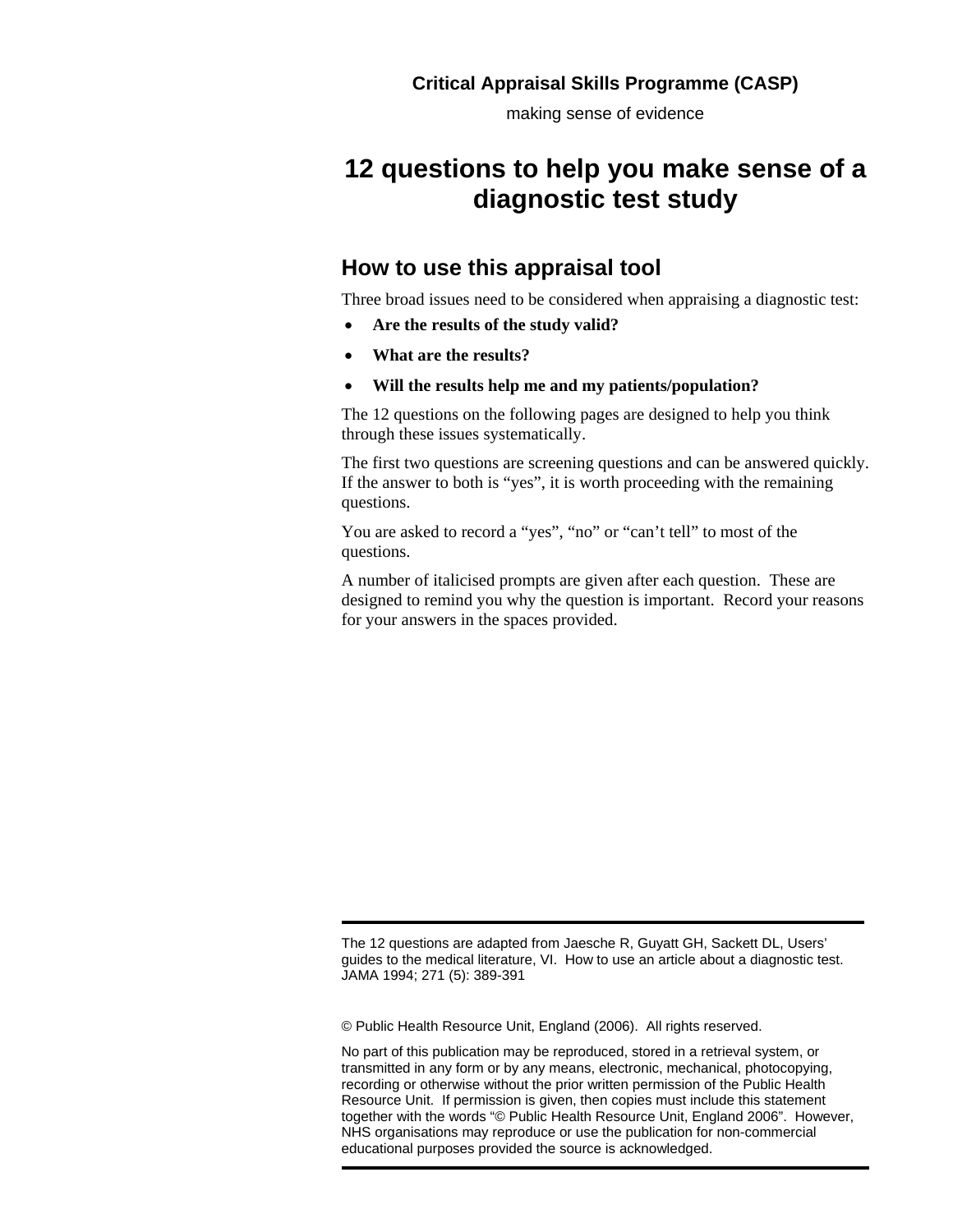# **A/ Are the results of the study valid?**

| <b>Screening Questions</b>                                                                                                                                                                                                 |            |                              |           |
|----------------------------------------------------------------------------------------------------------------------------------------------------------------------------------------------------------------------------|------------|------------------------------|-----------|
| 1. Was there a clear question for the study<br>to address?<br>A question should include information about:<br>the population<br>$-$<br>$-$ the test<br>$-$ the setting<br>$-$ the outcomes                                 | $\Box$ Yes | $\Box$ Can't tell            | $\Box$ No |
| 2. Was there a comparison with an<br>appropriate reference standard?<br>HINT: Is this reference test(s) the best available<br>indicator in the circumstances?                                                              | $\Box$ Yes | $\Box$ Can't tell            | $\Box$ No |
| Is it worth continuing?<br><b>Detailed Questions</b>                                                                                                                                                                       |            |                              |           |
| 3. Did all patients get the diagnostic test and<br>the reference standard?<br>Consider:<br>Were both received regardless of the<br>Results of the test of interest?<br>Check the $2 \times 2$ table<br>(Verification bias) | $\Box$ Yes | $\Box$ Can't tell            | $\Box$ No |
| 4. Could the results of the test of interest<br>have been influenced by the results of<br>the reference standard?<br>Consider:<br>- Was there blinding?<br>Were the tests performed independently?<br>(Review bias)        |            | $\Box$ Yes $\Box$ Can't tell | $\Box$ No |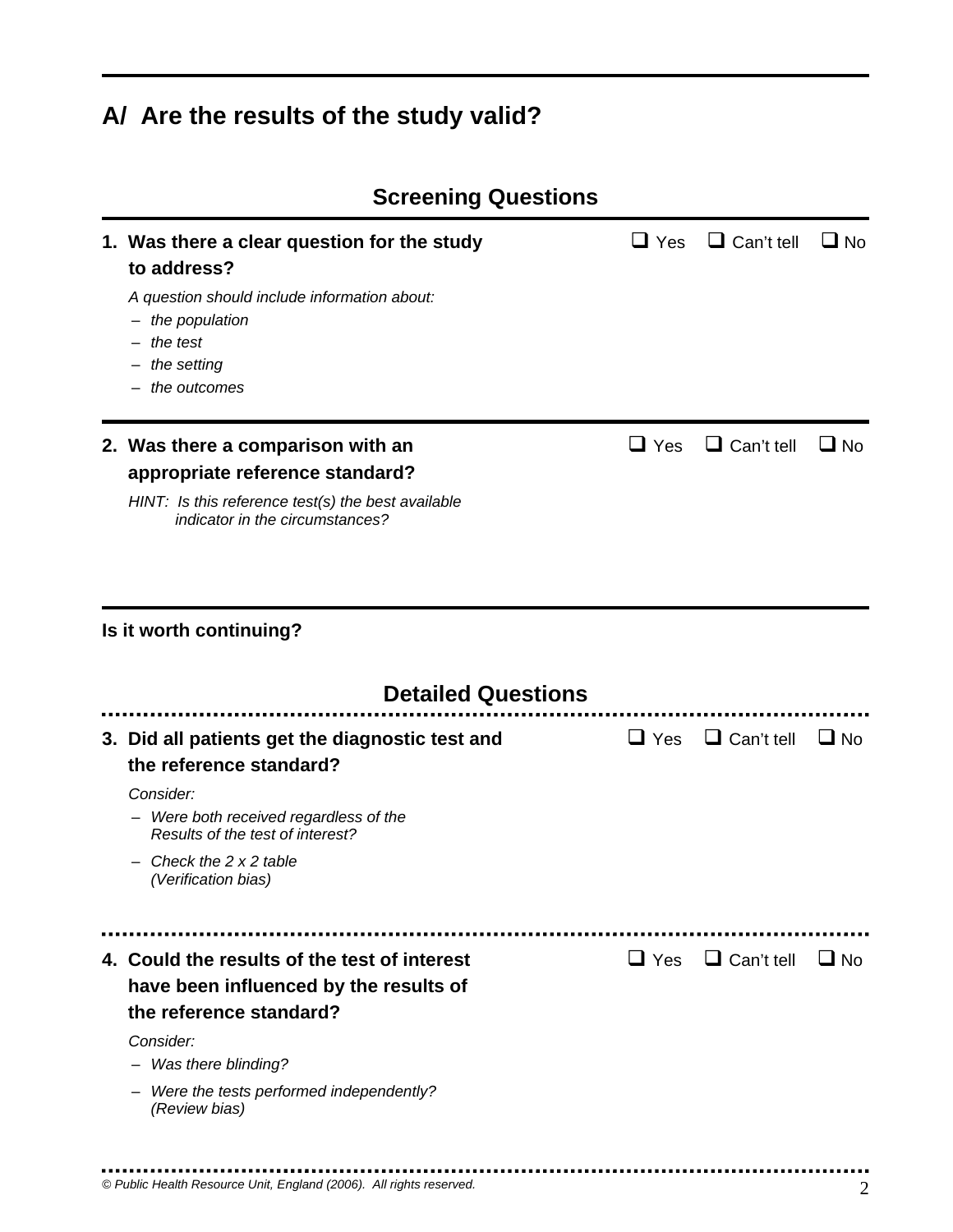| 5. Is the disease status of the tested<br>population clearly described? | $\sqcup$ Yes | $\Box$ Can't tell | ∐ No      |
|-------------------------------------------------------------------------|--------------|-------------------|-----------|
| Consider:                                                               |              |                   |           |
| - Presenting symptoms                                                   |              |                   |           |
| Disease stage or severity                                               |              |                   |           |
| Co-morbidity                                                            |              |                   |           |
| Differential diagnoses<br>$\overline{\phantom{m}}$<br>(Spectrum bias)   |              |                   |           |
|                                                                         |              |                   |           |
| 6. Were the methods for performing the test                             | Yes          | $\Box$ Can't tell | $\Box$ No |
| <b>Described in sufficient detail?</b>                                  |              |                   |           |
| HINT: Was a protocol followed?                                          |              |                   |           |

### **Is it worth continuing?**

# **B/If so, what are the results?**

### **7. What are the results?**

*Consider:* 

- *Are the sensitivity and specificity and/or likelihood ratios presented?*
- *Are the results presented in such a way that we can work them out?*

#### **8. How sure are we about these results?**

*Consider:* 

- *Could they have occurred by chance?*
- *Are there confidence limits?*

................................

– *What are they?*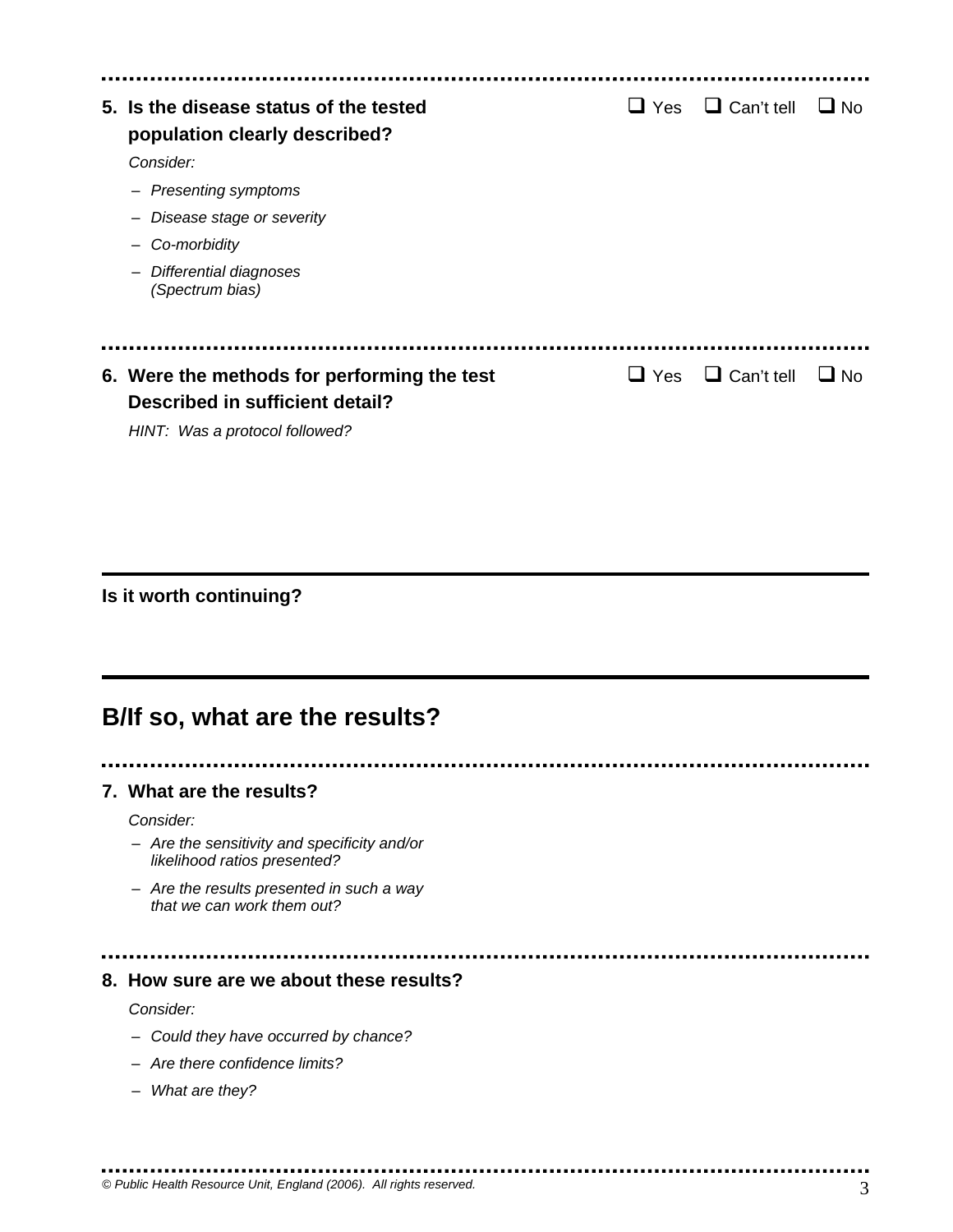# **C/ Will the results help me and my patients/population?**

**(Consider whether you are primarily interested in the impact on a population or individual level)** 

| 9. Can the results be applied to your patients/<br>the population of interest?                                                                                                       | $\sqcup$ Yes | $\Box$ Can't tell | $\Box$ No |
|--------------------------------------------------------------------------------------------------------------------------------------------------------------------------------------|--------------|-------------------|-----------|
| HINT: Do you think you patients / population<br>are so different from those in the study<br>that the results connot be applied? Such<br>as age, sex, ethnicity and spectrum<br>bias. |              |                   |           |
|                                                                                                                                                                                      |              |                   |           |
| 10. Can the test be applied to your patient<br>or population of interest?                                                                                                            | $\Box$ Yes   | $\Box$ Can't tell | $\Box$ No |
| Consider:                                                                                                                                                                            |              |                   |           |
| Think of resources and opportunity costs                                                                                                                                             |              |                   |           |
| - Level and availability of expertise required<br>to interpret the tests                                                                                                             |              |                   |           |
| Current practice and availability of services                                                                                                                                        |              |                   |           |
|                                                                                                                                                                                      |              |                   |           |
| 11. Were all outcomes important to the<br>Individual or population considered?                                                                                                       | $\Box$ Yes   | $\Box$ Can't tell | $\Box$ No |
| Consider:                                                                                                                                                                            |              |                   |           |
| Will the knowledge of the test result<br>improve patient wellbeing                                                                                                                   |              |                   |           |
| Will the knowledge of the test result lead<br>to a change in patient management?                                                                                                     |              |                   |           |
|                                                                                                                                                                                      |              |                   |           |
|                                                                                                                                                                                      |              |                   |           |

**12. What would be the impact of using this test on your patients/population?**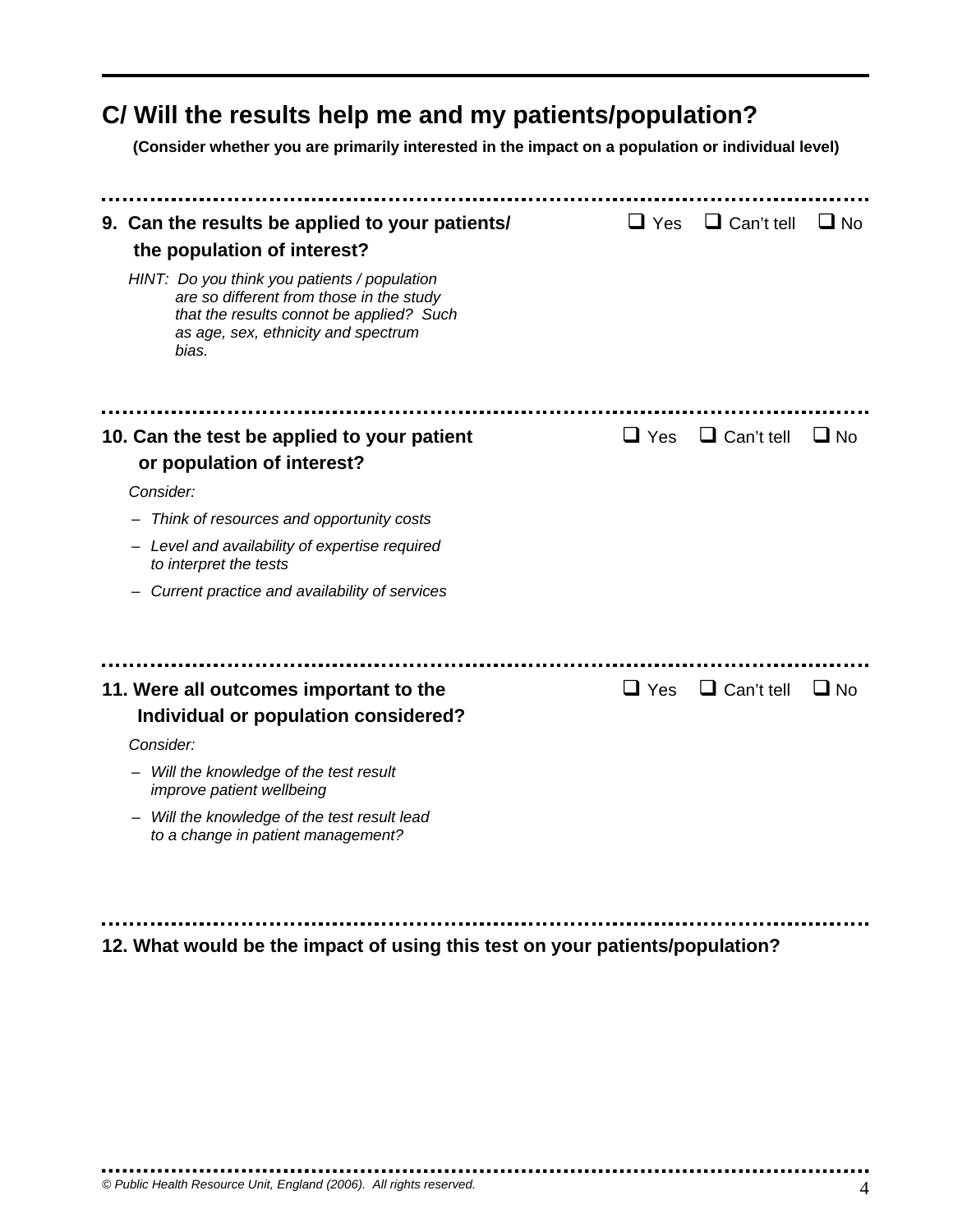making sense of evidence

# **10 questions to help you make sense of economic evaluations**

### **How to use this appraisal tool**

Three broad issues need to be considered when appraising an economic evaluation:

- **Is the economic evaluation likely to be usable?**
- **How were costs and consequences assessed and compared?**
- **Will the results help in purchasing services for local people?**

The 10 questions on the following pages are designed to help you think about these issues systematically.

The first three questions are screening questions and can be answered quickly. If the answer to all is "yes", it is worth proceeding with the remaining questions.

There is a fair degree of overlap between several of the questions.

You are asked to record a "yes", "no" or "can't tell" to most of the questions.

Record your reasons for your answers in the spaces provided.

The 10 questions are adapted from Drummond MF, Stoddart GL, Torrance GW. Methods for the economic evaluation of health care programmes. Oxford: Oxford University Press, 1987.

© Public Health Resource Unit, England (2006). All rights reserved.

No part of this publication may be reproduced, stored in a retrieval system, or transmitted in any form or by any means, electronic, mechanical, photocopying, recording or otherwise without the prior written permission of the Public Health Resource Unit. If permission is given, then copies must include this statement together with the words "© Public Health Resource Unit, England 2006". However, NHS organisations may reproduce or use the publication for non-commercial educational purposes provided the source is acknowledged.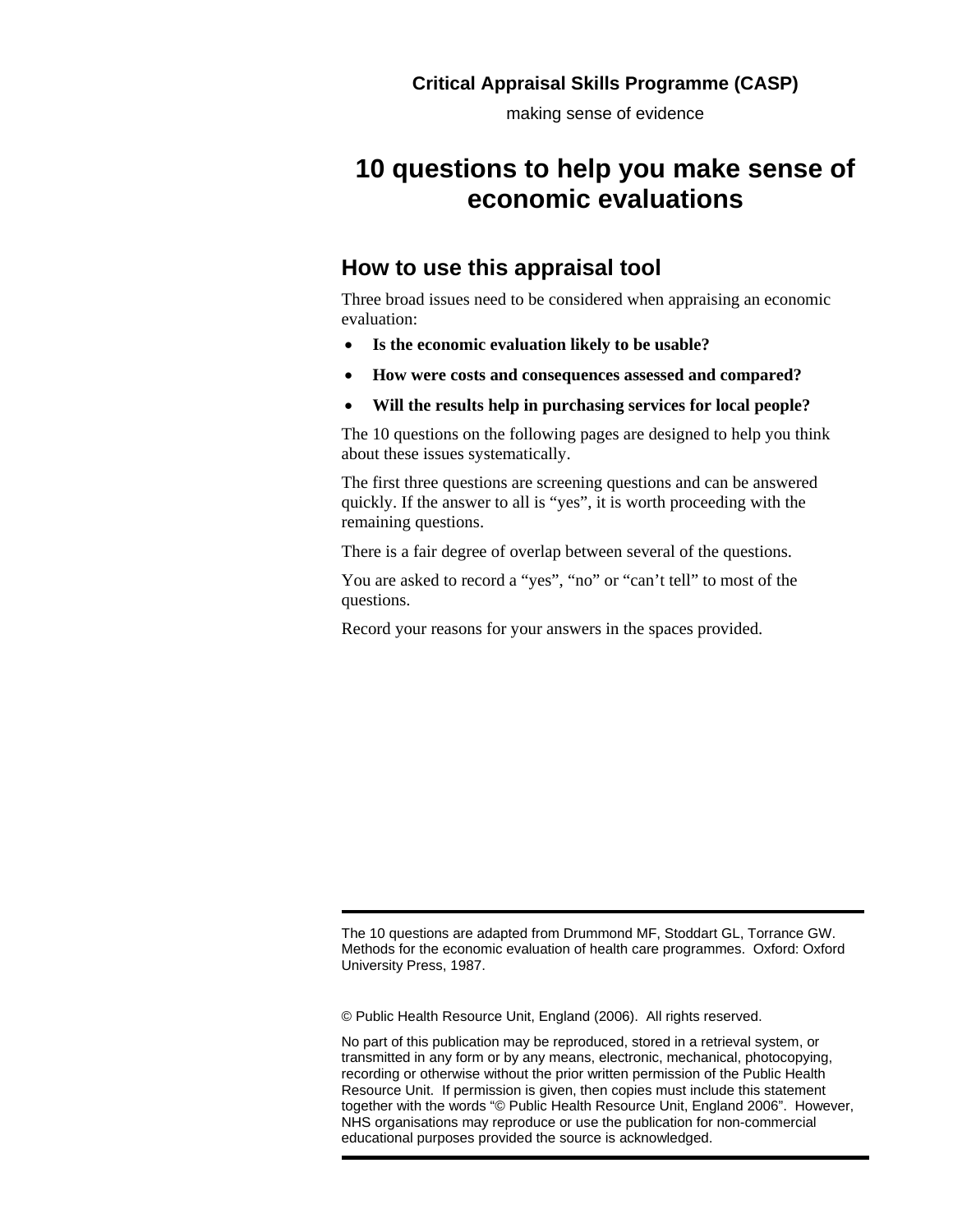# **A/ Is the economic evaluation likely to be usable?**

| <b>Screening Questions</b>                                                                                                        |              |                   |           |
|-----------------------------------------------------------------------------------------------------------------------------------|--------------|-------------------|-----------|
| 1. Was a well-defined question posed?                                                                                             | $\Box$ Yes   | $\Box$ Can't tell | $\Box$ No |
| HINT: Is it clear what the authors are<br>trying to achieve?                                                                      |              |                   |           |
|                                                                                                                                   |              |                   |           |
| 2. Was a comprehensive description of the<br>competing alternatives given?                                                        | $\Box$ Yes   | $\Box$ Can't tell | $\Box$ No |
| HINT: Can you tell who did what to whom,<br>where and how often?                                                                  |              |                   |           |
| 3. Does the paper provide evidence that the<br>programme would be effective (i.e. would<br>the programme do more harm than good)? | $\sqcup$ Yes | $\Box$ Can't tell | ∐ No      |
| HINT: Consider if an RCT was used; if not,<br>consider how strong the evidence<br>was.                                            |              |                   |           |

# **Is it worth continuing?**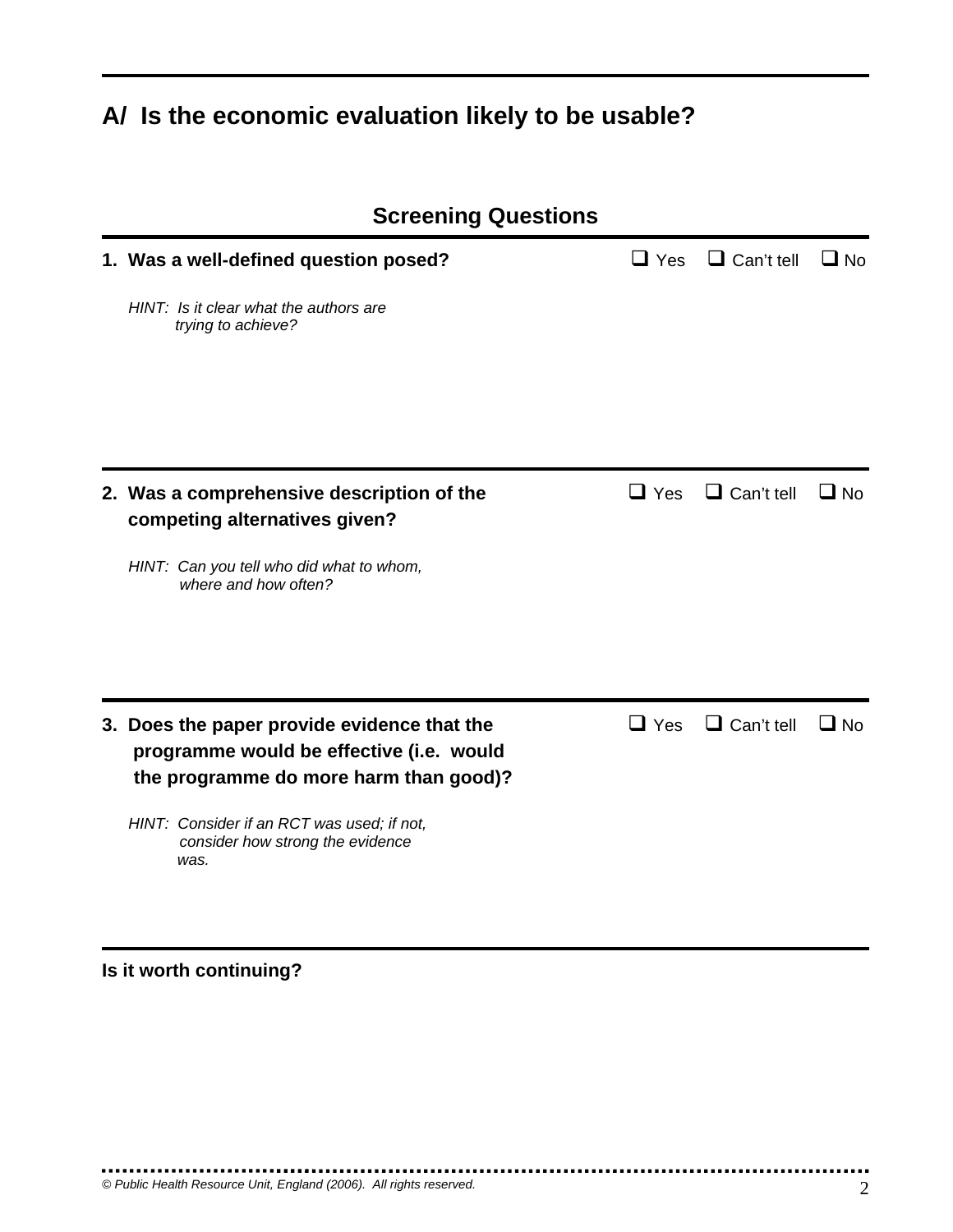## **B/ How were consequences and costs assessed and compared?**

| <b>Detailed Questions</b>                                                                                                                                                                |              |                   |           |
|------------------------------------------------------------------------------------------------------------------------------------------------------------------------------------------|--------------|-------------------|-----------|
| 4. Were all important and relevant resource<br>use and health outcome consequences for<br>each alternative:                                                                              |              |                   |           |
| A) identified?<br>HINT: Consider what perspective(s) was/were<br>taken                                                                                                                   | $\Box$ Yes   | $\Box$ Can't tell | $\Box$ No |
| B) measured accurately in appropriate units<br>prior to evaluation<br>HINT: Appropriate units may be hours of nursing<br>time, number of physician visits,<br>years-of-life gained, etc. | $\Box$ Yes   | $\Box$ Can't tell | $\Box$ No |
| C) valued credibility?<br>HINT: Have opportunity costs been considered?                                                                                                                  | $\sqcup$ Yes | $\Box$ Can't tell | $\Box$ No |
| 5. Were resource use and health outcomes<br>consequences adjusted for different times<br>at which they occurred (discounting)?                                                           | $\Box$ Yes   | $\Box$ Can't tell | $\Box$ No |
| 6. Was an incremental analysis of the<br>consequences and costs of alternatives<br>performed?                                                                                            | $\Box$ Yes   | $\Box$ Can't tell | $\Box$ No |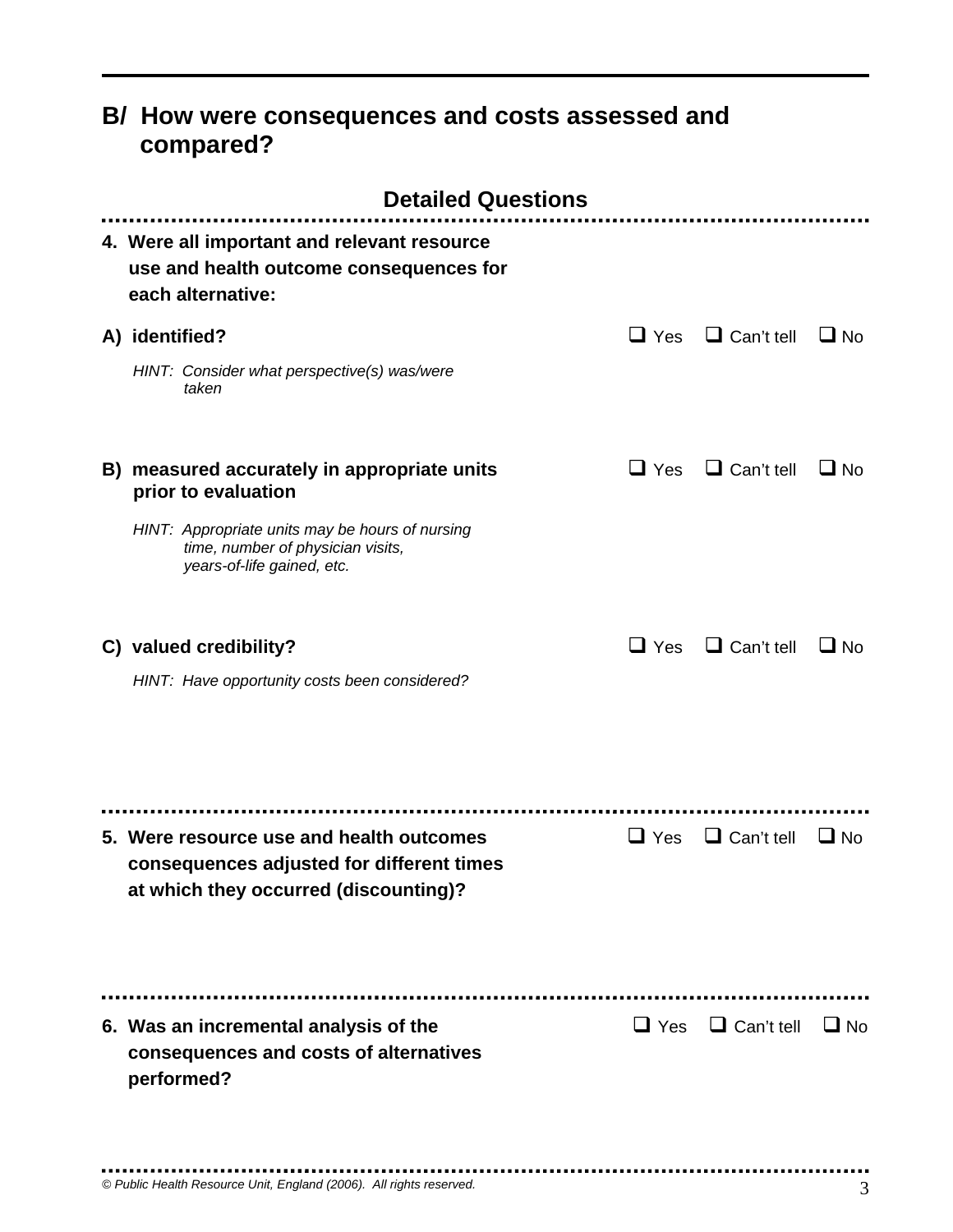| 7. Was an adequate sensitivity analysis<br>performed?                  | $\Box$ Yes $\Box$ Can't tell $\Box$ No |  |
|------------------------------------------------------------------------|----------------------------------------|--|
| HINT: Consider if all the main areas of<br>uncertainty were considered |                                        |  |

# **C/ Will the results help in purchasing for local people?**

| $\Box$ Yes   | $\Box$ Can't tell | $\Box$ No         |
|--------------|-------------------|-------------------|
| $\sqcup$ Yes | $\Box$ Can't tell | $\Box$ No         |
| $\Box$ Yes   |                   | $\Box$ No         |
|              |                   | $\Box$ Can't tell |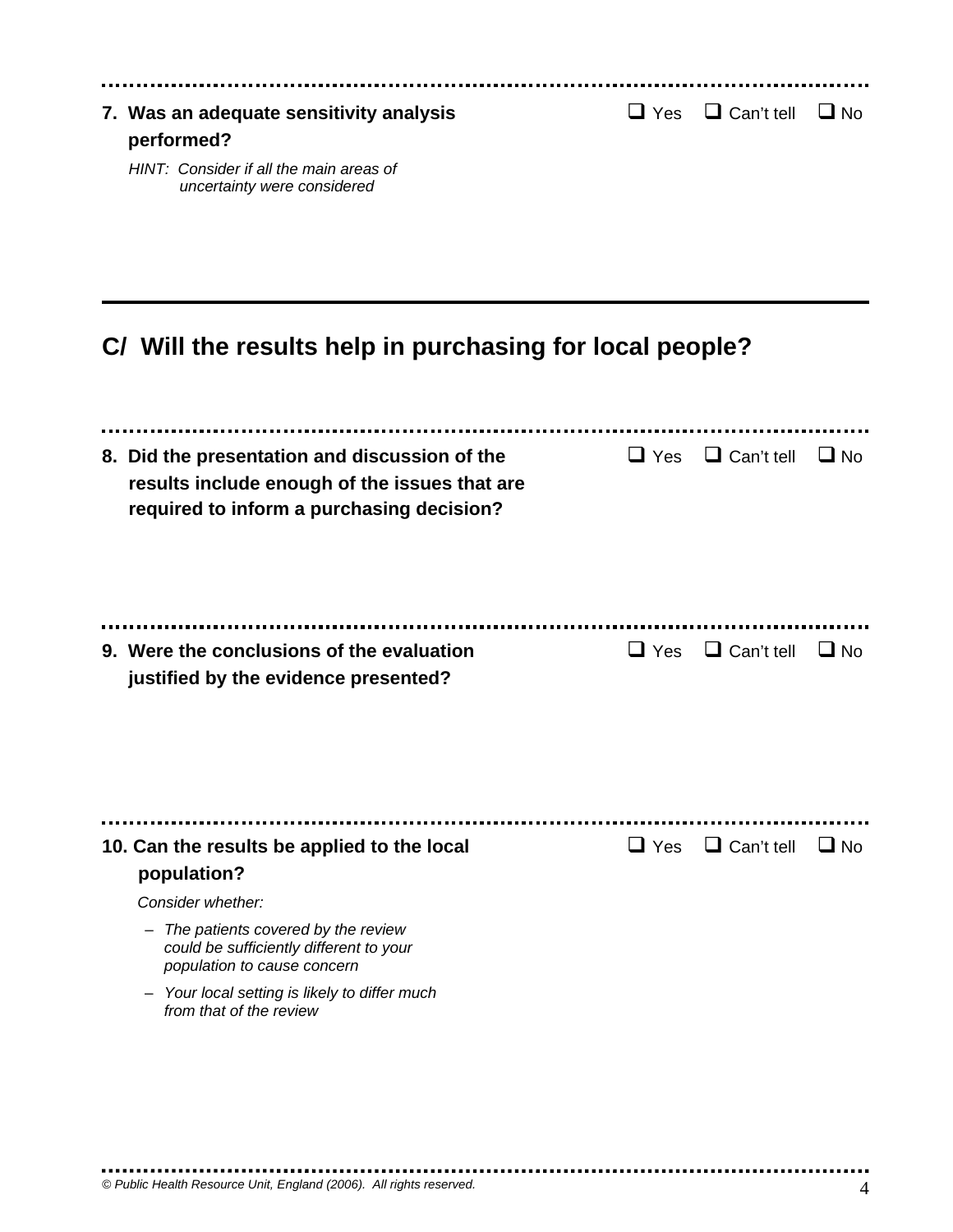making sense of evidence

# **10 questions to help you make sense of qualitative research**

This assessment tool has been developed for those unfamiliar with qualitative research and its theoretical perspectives. This tool presents a number of questions that deal very broadly with some of the principles or assumptions that characterise qualitative research. It is *not a definitive guide* and extensive further reading is recommended.

### **How to use this appraisal tool**

Three broad issues need to be considered when appraising the report of qualitative research:

- **Rigour: has a thorough and appropriate approach been applied to**
- **key research methods in the study?**
- **Credibility: are the findings well presented and meaningful?**
- **Relevance: how useful are the findings to you and your organisation?**

The 10 questions on the following pages are designed to help you think about these issues systematically.

The first two questions are screening questions and can be answered quickly. If the answer to both is "yes", it is worth proceeding with the remaining questions.

A number of italicised prompts are given after each question. These are designed to remind you why the question is important. Record your reasons for your answers in the spaces provided.

The 10 questions have been developed by the national CASP collaboration for qualitative methodologies.

© Public Health Resource Unit, England (2006). All rights reserved.

No part of this publication may be reproduced, stored in a retrieval system, or transmitted in any form or by any means, electronic, mechanical, photocopying, recording or otherwise without the prior written permission of the Public Health Resource Unit. If permission is given, then copies must include this statement together with the words "© Public Health Resource Unit, England 2006". However, NHS organisations may reproduce or use the publication for non-commercial educational purposes provided the source is acknowledged.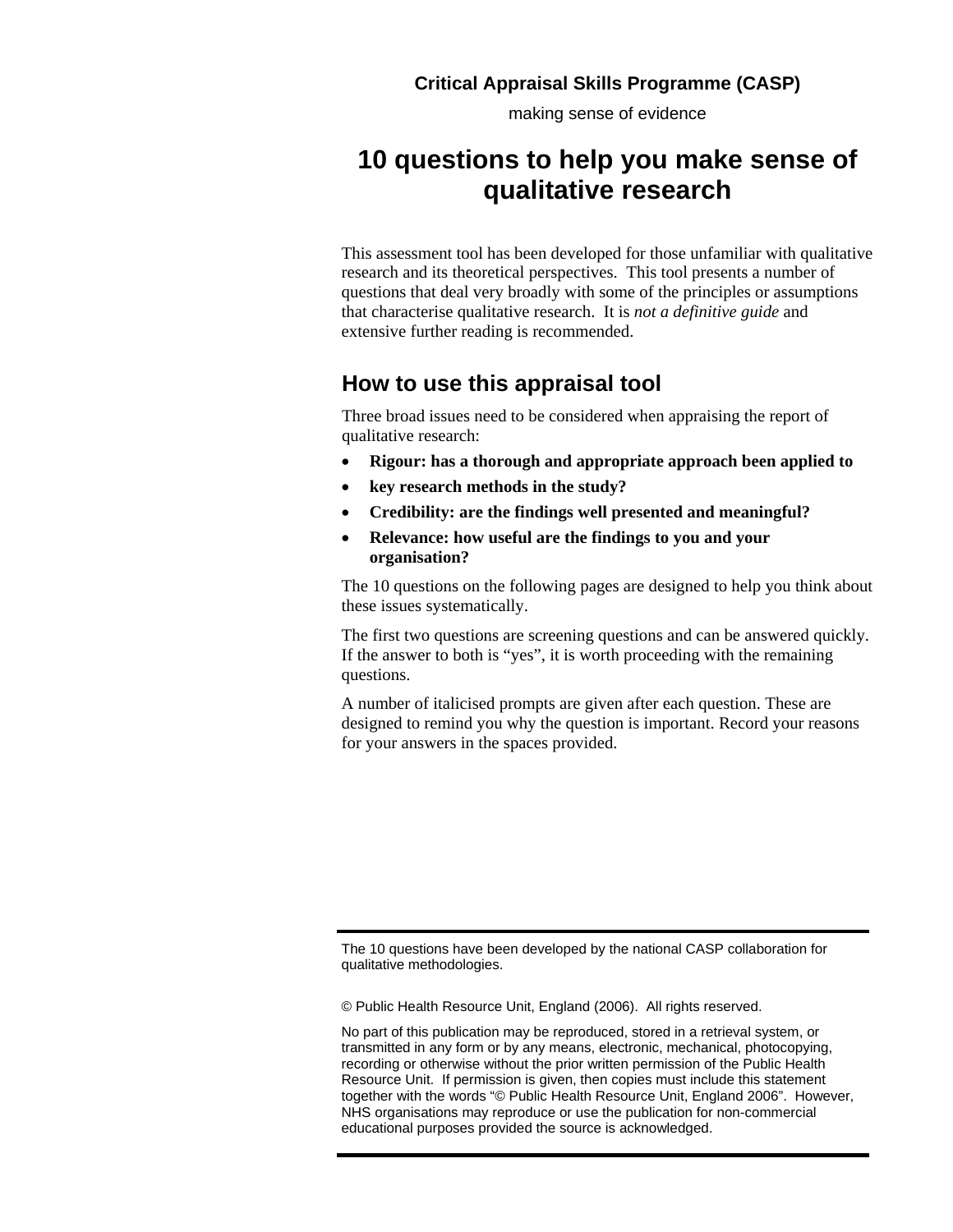| 1. Was there a clear statement of the aims<br>of the research?                                                                                           | $\Box$ Yes          | No <b>L</b>  |
|----------------------------------------------------------------------------------------------------------------------------------------------------------|---------------------|--------------|
| Consider:                                                                                                                                                |                     |              |
| - what the goal of the research was                                                                                                                      |                     |              |
| - why it is important                                                                                                                                    |                     |              |
| - its relevance                                                                                                                                          |                     |              |
|                                                                                                                                                          |                     |              |
| 2. Is a qualitative methodology appropriate?                                                                                                             | $\Box$ Yes          | $\square$ No |
| Consider:                                                                                                                                                |                     |              |
| - if the research seeks to interpret or illuminate<br>the actions and/or subjective experiences of<br>research participants                              |                     |              |
| Is it worth continuing?                                                                                                                                  |                     |              |
| <b>Detailed questions</b>                                                                                                                                |                     |              |
| Appropriate research design                                                                                                                              |                     |              |
| 3. Was the research design appropriate to<br>address the aims of the research?                                                                           | Write comments here |              |
| Consider:                                                                                                                                                |                     |              |
| - if the researcher has justified the research<br>design (e.g. have they discussed how they<br>decided which methods to use?)                            |                     |              |
| Sampling                                                                                                                                                 |                     |              |
| 4. Was the recruitment strategy appropriate                                                                                                              | Write comments here |              |
| to the aims of the research?                                                                                                                             |                     |              |
| Consider:                                                                                                                                                |                     |              |
| - if the researcher has explained how the<br>participants were selected                                                                                  |                     |              |
| - if they explained why the participants they<br>selected were the most appropriate to provide<br>access to the type of knowledge sought by the<br>study |                     |              |
| - if there are any discussions around recruitment<br>(e.g. why some people chose not to take part)                                                       |                     |              |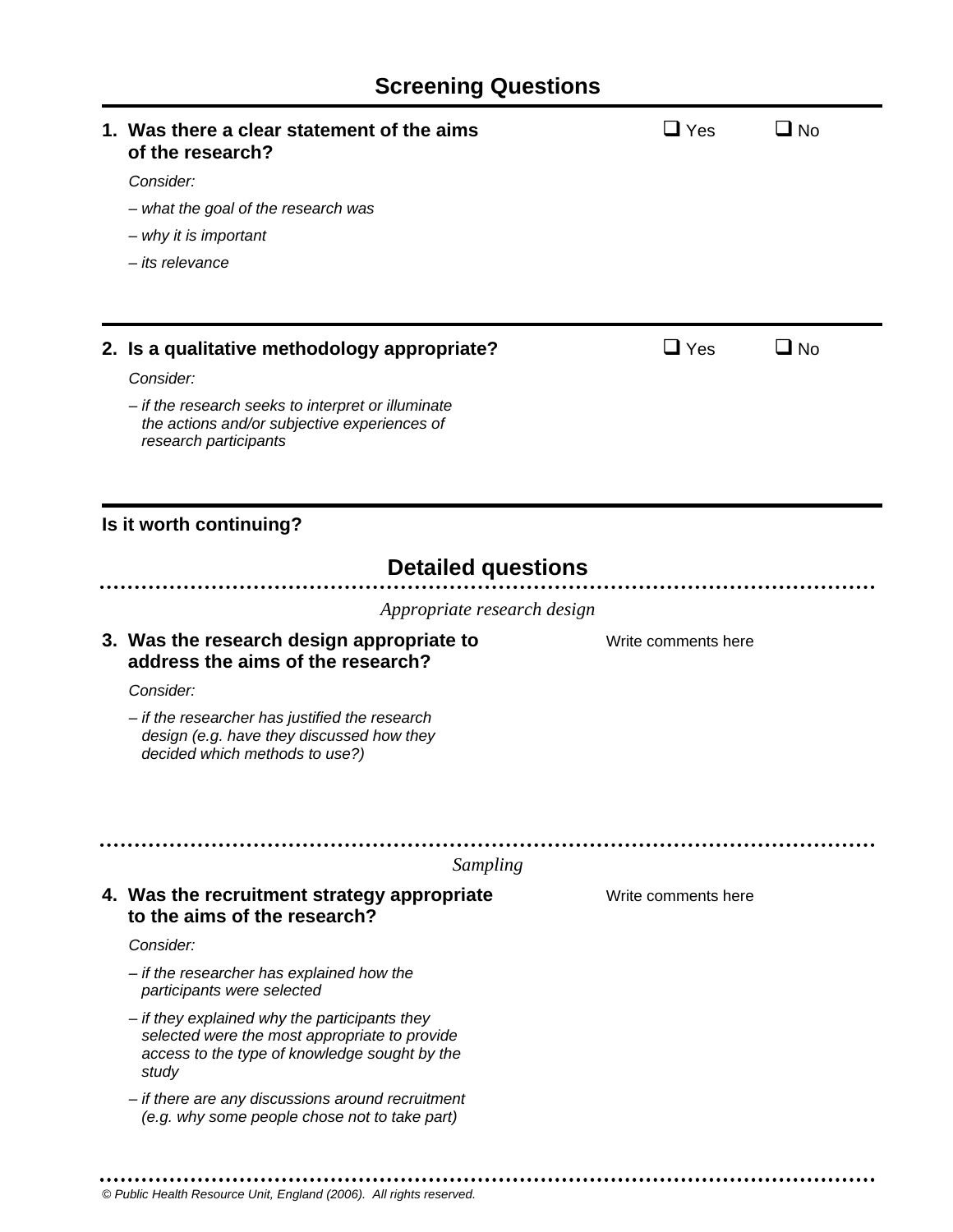### **5. Were the data collected in a way that The Comments of the Comments here addressed the research issue?**

#### *Consider:*

- *if the setting for data collection was justified*
- *if it is clear how data were collected (e.g. focus group, semi-structured interview etc)*
- *if the researcher has justified the methods chosen*
- *if the researcher has made the methods explicit (e.g. for interview method, is there an indication of how interviews were conducted, did they used a topic guide?)*
- *if methods were modified during the study. If so, has the researcher explained how and why?*
- *if the form of data is clear (e.g. tape recordings, video material, notes etc)*
- *if the researcher has discussed saturation of data*

*Reflexivity (research partnership relations/recognition of researcher bias)* 

### **6. Has the relationship between researcher and Write comments here participants been adequately considered?**

*Consider whether it is clear:* 

- *if the researcher critically examined their own role, potential bias and influence during:* 
	- *formulation of research questions*
	- *data collection, including sample recruitment and choice of location*
- *how the researcher responded to events during the study and whether they considered the implications of any changes in the research design*

#### *Ethical Issues*

### **7. Have ethical issues been taken into The Comments of the Comments here consideration?**

#### *Consider:*

- *if there are sufficient details of how the research was explained to participants for the reader to assess whether ethical standards were maintained*
- *if the researcher has discussed issues raised by the study (e. g. issues around informed consent or confidentiality or how they have handled the effects of the study on the participants during and after the study)*
- *if approval has been sought from the ethics committee*
- *© Public Health Resource Unit, England (2006). All rights reserved.*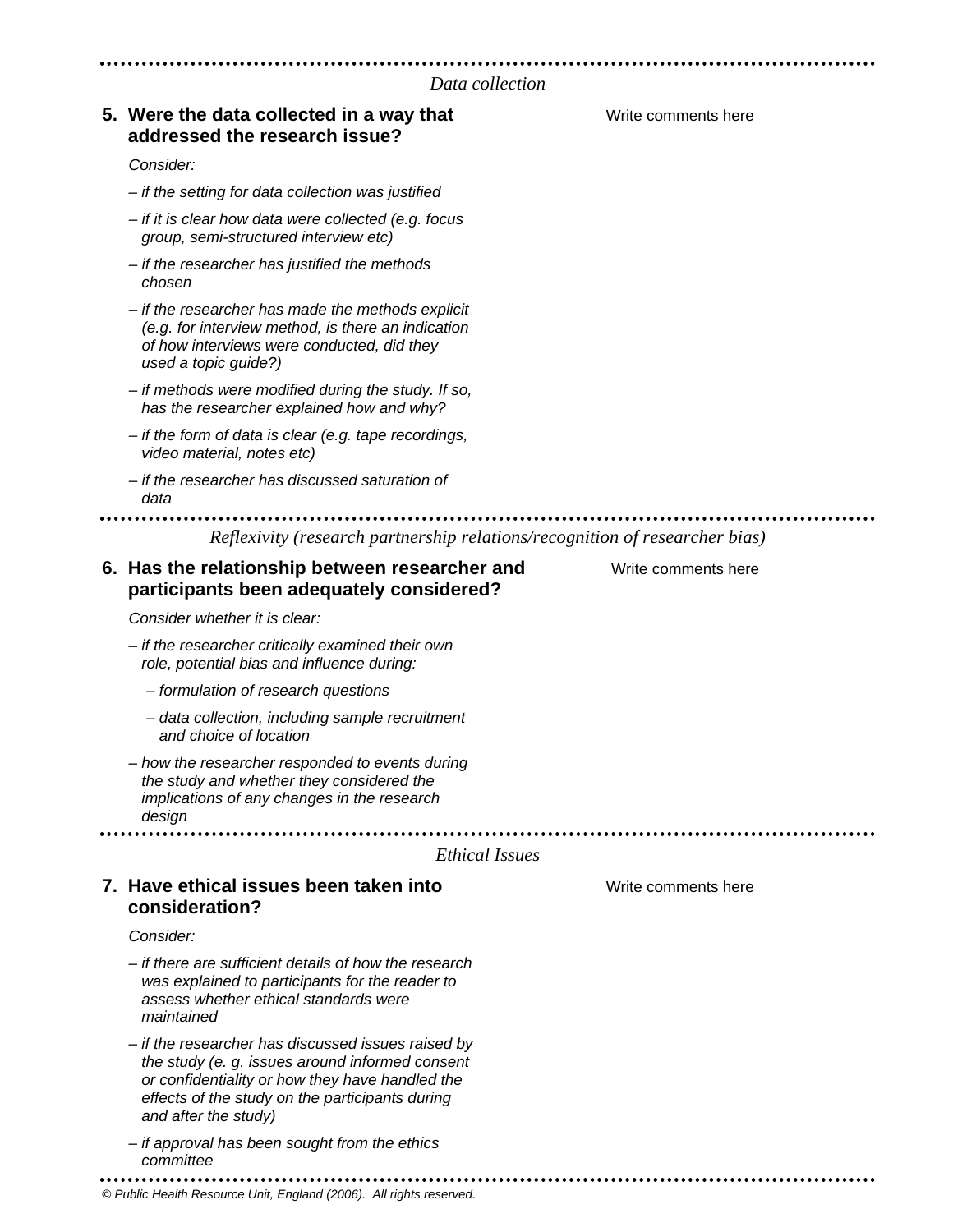#### *Data Analysis*

| риш Анигуму                                                                                                                                                                                                                              |                     |
|------------------------------------------------------------------------------------------------------------------------------------------------------------------------------------------------------------------------------------------|---------------------|
| 8. Was the data analysis sufficiently rigorous?                                                                                                                                                                                          | Write comments here |
| Consider:                                                                                                                                                                                                                                |                     |
| - if there is an in-depth description of the analysis<br>process                                                                                                                                                                         |                     |
| - if thematic analysis is used. If so, is it clear how<br>the categories/themes were derived from the<br>data?                                                                                                                           |                     |
| - whether the researcher explains how the data<br>presented were selected from the original<br>sample to demonstrate the analysis process                                                                                                |                     |
| - if sufficient data are presented to support the<br>findings                                                                                                                                                                            |                     |
| - to what extent contradictory data are taken<br>into account                                                                                                                                                                            |                     |
| - whether the researcher critically examined their<br>own role, potential bias and influence during<br>analysis and selection of data for presentation                                                                                   |                     |
|                                                                                                                                                                                                                                          |                     |
| Findings                                                                                                                                                                                                                                 |                     |
| 9. Is there a clear statement of findings?                                                                                                                                                                                               | Write comments here |
| Consider:                                                                                                                                                                                                                                |                     |
| $-$ if the findings are explicit                                                                                                                                                                                                         |                     |
| - if there is adequate discussion of the evidence<br>both for and against the researcher's arguments                                                                                                                                     |                     |
| - if the researcher has discussed the credibility of<br>their findings (e.g. triangulation, respondent<br>validation, more than one analyst.)                                                                                            |                     |
| - if the findings are discussed in relation to the<br>original research questions                                                                                                                                                        |                     |
|                                                                                                                                                                                                                                          |                     |
| Value of the research                                                                                                                                                                                                                    |                     |
| 10. How valuable is the research?                                                                                                                                                                                                        | Write comments here |
| Consider:                                                                                                                                                                                                                                |                     |
| - if the researcher discusses the contribution the<br>study makes to existing knowledge or<br>understanding (e.g. do they consider the<br>findings in relation to current practice or policy,<br>or relevant research-based literature?) |                     |
| - if they identify new areas where research is<br>necessary                                                                                                                                                                              |                     |
| - if the researchers have discussed whether or<br>how the findings can be transferred to other<br>populations or considered other ways the<br>research may be used                                                                       |                     |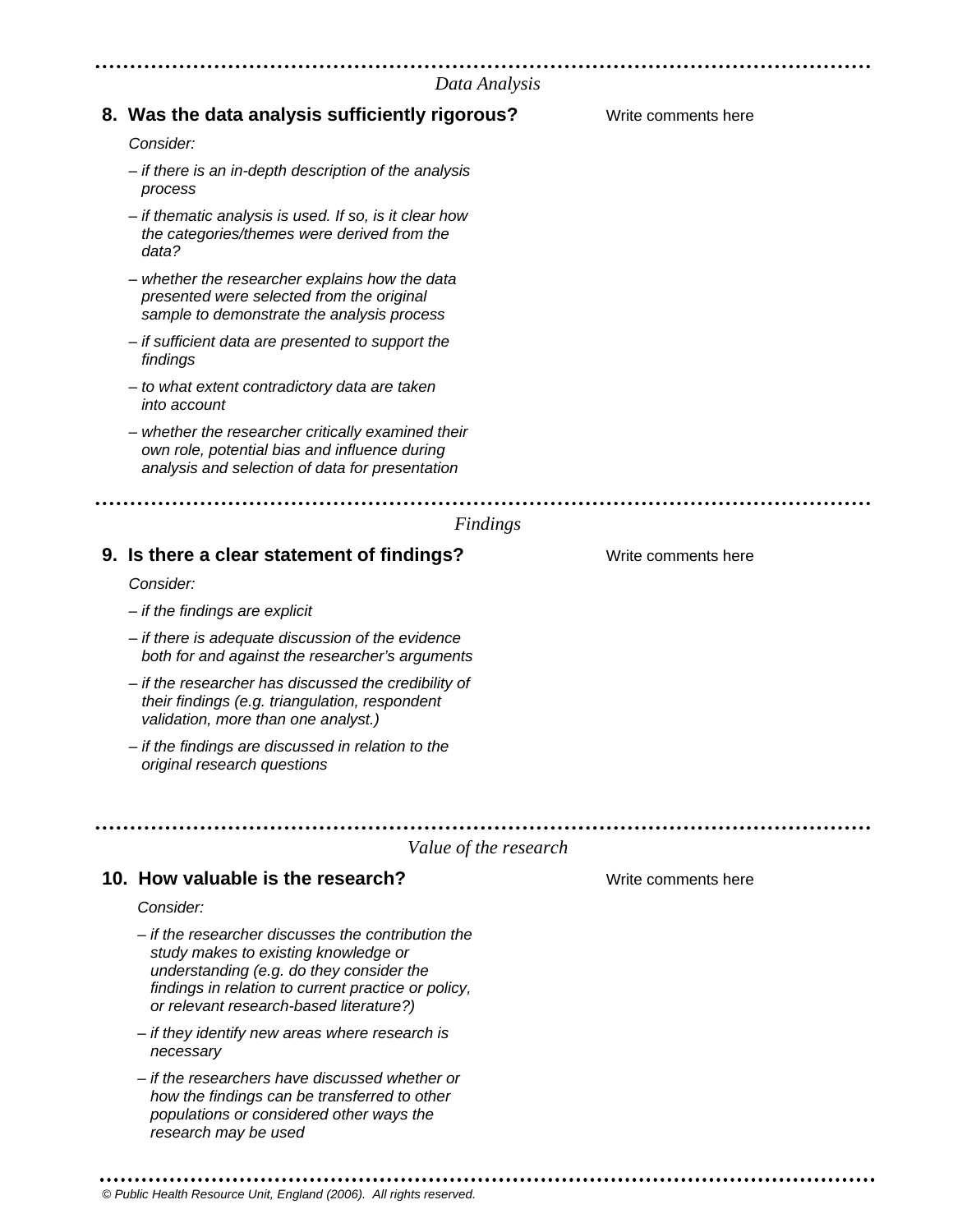making sense of evidence

# **10 questions to help you make sense of randomised controlled trials**

### **How to use this appraisal tool**

Three broad issues need to be considered when appraising the report of a randomised controlled trial:

- **Is the trial valid?**
- **What are the results?**
- **Will the results help locally?**

The 10 questions on the following pages are designed to help you think about these issues systematically.

The first two questions are screening questions and can be answered quickly. If the answer to both is "yes", it is worth proceeding with the remaining questions.

You are asked to record a "yes", "no" or "can't tell" to most of the questions. A number of italicised prompts are given after each question.

These are designed to remind you why the question is important. Record your reasons for your answers in the spaces provided.

© Public Health Resource Unit, England (2006). All rights reserved.

The 10 questions are adapted from Guyatt GH, Sackett DL, and Cook DJ, Users' guides to the medical literature. II. How to use an article about therapy or prevention. *JAMA* 1993; 270 (21): 2598-2601 and *JAMA* 1994; 271(1): 59-63

No part of this publication may be reproduced, stored in a retrieval system, or transmitted in any form or by any means, electronic, mechanical, photocopying, recording or otherwise without the prior written permission of the Public Health Resource Unit. If permission is given, then copies must include this statement together with the words "© Public Health Resource Unit, England 2006". However, NHS organisations may reproduce or use the publication for non-commercial educational purposes provided the source is acknowledged.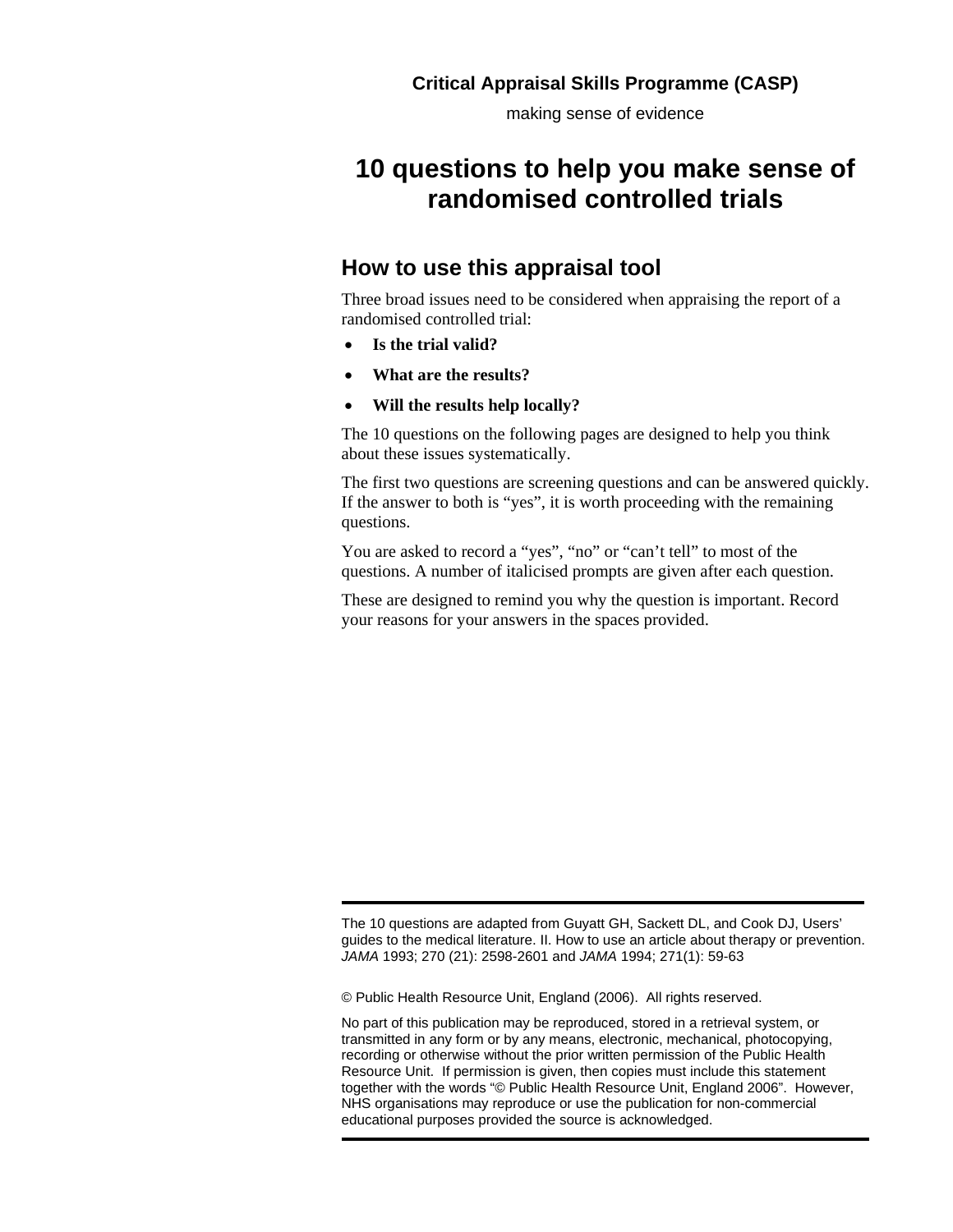# **Screening Questions**

| 1. Did the study ask a clearly-focused question?<br>Consider if the question is 'focused' in terms of:<br>- the population studied<br>- the intervention given<br>- the outcomes considered | $\sqcup$ Yes | $\Box$ Can't tell | $\Box$ No |
|---------------------------------------------------------------------------------------------------------------------------------------------------------------------------------------------|--------------|-------------------|-----------|
| 2. Was this a randomised controlled trial (RCT)                                                                                                                                             | $\sqcup$ Yes | $\Box$ Can't tell | ∐ No      |
| and was it appropriately so?                                                                                                                                                                |              |                   |           |
| Consider:                                                                                                                                                                                   |              |                   |           |
| - why this study was carried out as an RCT                                                                                                                                                  |              |                   |           |
| - if this was the right research approach for the<br>question being asked                                                                                                                   |              |                   |           |
| <b>Detailed Questions</b>                                                                                                                                                                   |              |                   |           |
| 3. Were participants appropriately allocated to<br>intervention and control groups?                                                                                                         | $\Box$ Yes   | $\Box$ Can't tell | $\Box$ No |
| Consider:                                                                                                                                                                                   |              |                   |           |
| - how participants were allocated to intervention<br>and control groups. Was the process truly<br>random?                                                                                   |              |                   |           |
| - whether the method of allocation was<br>described. Was a method used to balance the<br>randomization, e.g. stratification?                                                                |              |                   |           |
| - how the randomization schedule was generated<br>and how a participant was allocated to a study<br>group                                                                                   |              |                   |           |
| - if the groups were well balanced. Are any<br>differences between the groups at entry to the<br>trial reported?                                                                            |              |                   |           |
| - if there were differences reported that might<br>have explained any outcome(s) (confounding)                                                                                              |              |                   |           |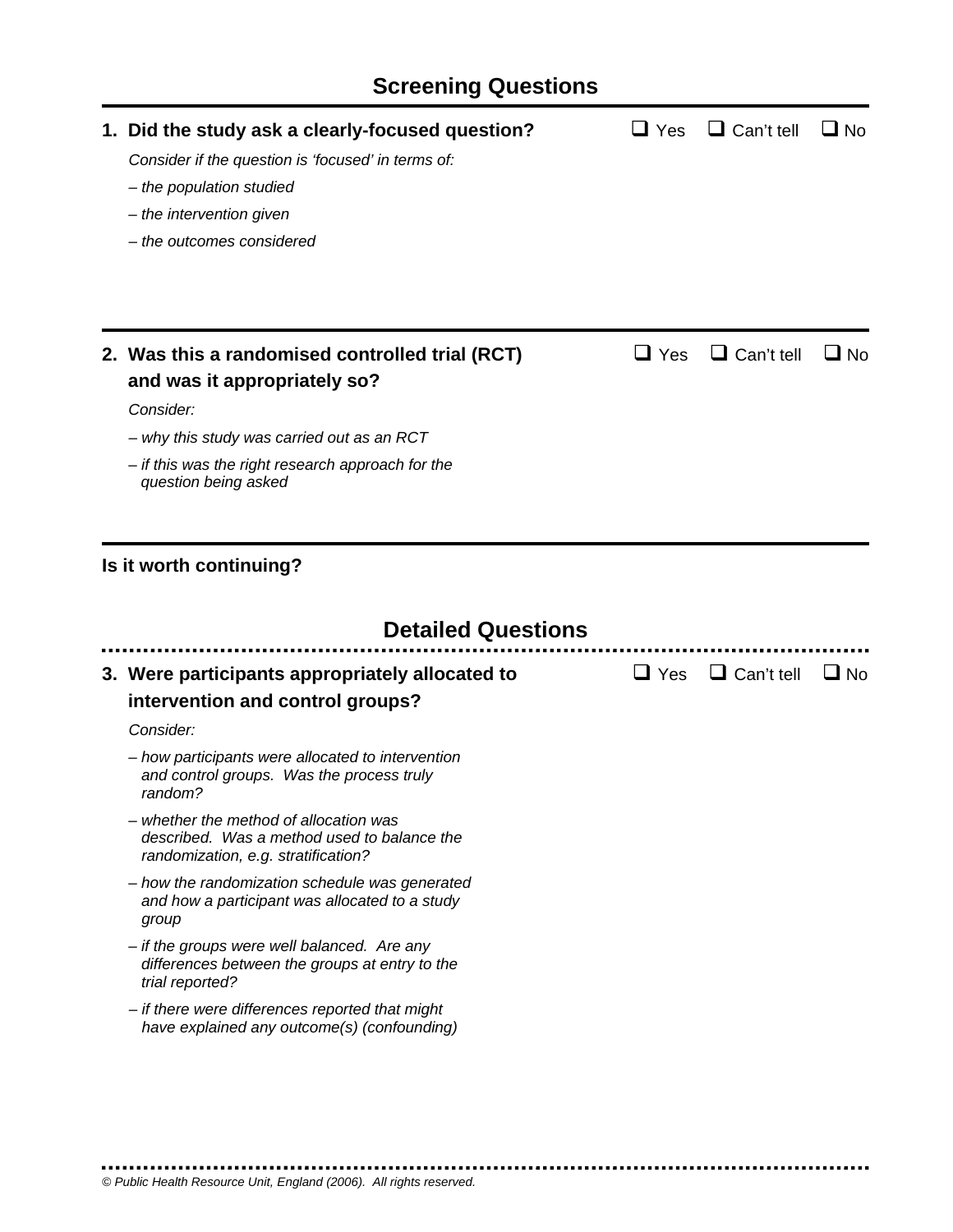| 4. Were participants, staff and study personnel<br>'blind' to participants' study group?<br>Consider:<br>- the fact that blinding is not always possible<br>- if every effort was made to achieve blinding<br>- if you think it matters in this study<br>- the fact that we are looking for 'observer bias' | $\sqcup$ Yes | $\Box$ Can't tell | $\Box$ No   |
|-------------------------------------------------------------------------------------------------------------------------------------------------------------------------------------------------------------------------------------------------------------------------------------------------------------|--------------|-------------------|-------------|
|                                                                                                                                                                                                                                                                                                             |              |                   |             |
| 5. Were all of the participants who entered the                                                                                                                                                                                                                                                             | $\sqcup$ Yes | $\Box$ Can't tell | No <b>L</b> |
| trial accounted for at its conclusion?                                                                                                                                                                                                                                                                      |              |                   |             |
| Consider:                                                                                                                                                                                                                                                                                                   |              |                   |             |
| - if any intervention-group participants got a<br>control-group option or vice versa                                                                                                                                                                                                                        |              |                   |             |
| - if all participants were followed up in each study<br>group (was there loss-to-follow-up?)                                                                                                                                                                                                                |              |                   |             |
| - if all the participants' outcomes were analysed<br>by the groups to which they were originally<br>allocated (intention-to-treat analysis)                                                                                                                                                                 |              |                   |             |
| - what additional information would you liked to<br>have seen to make you feel better about this                                                                                                                                                                                                            |              |                   |             |
|                                                                                                                                                                                                                                                                                                             |              |                   |             |
| 6. Were the participants in all groups followed                                                                                                                                                                                                                                                             | $\sqcup$ Yes | $\Box$ Can't tell | $\Box$ No   |
| up and data collected in the same way?                                                                                                                                                                                                                                                                      |              |                   |             |
| Consider:<br>$-$ if, for example, they were reviewed at the same<br>time intervals and if they received the same<br>amount of attention from researchers and<br>health workers. Any differences may introduce<br>performance bias.                                                                          |              |                   |             |
|                                                                                                                                                                                                                                                                                                             |              |                   |             |
| 7. Did the study have enough participants to                                                                                                                                                                                                                                                                | $\Box$ Yes   | $\Box$ Can't tell | $\Box$ No   |
| minimise the play of chance?                                                                                                                                                                                                                                                                                |              |                   |             |
| Consider:                                                                                                                                                                                                                                                                                                   |              |                   |             |
| - if there is a power calculation. This will estimate<br>how many participants are needed to be<br>reasonably sure of finding something important<br>(if it really exists and for a given level of<br>uncertainty about the final result).                                                                  |              |                   |             |
|                                                                                                                                                                                                                                                                                                             |              |                   |             |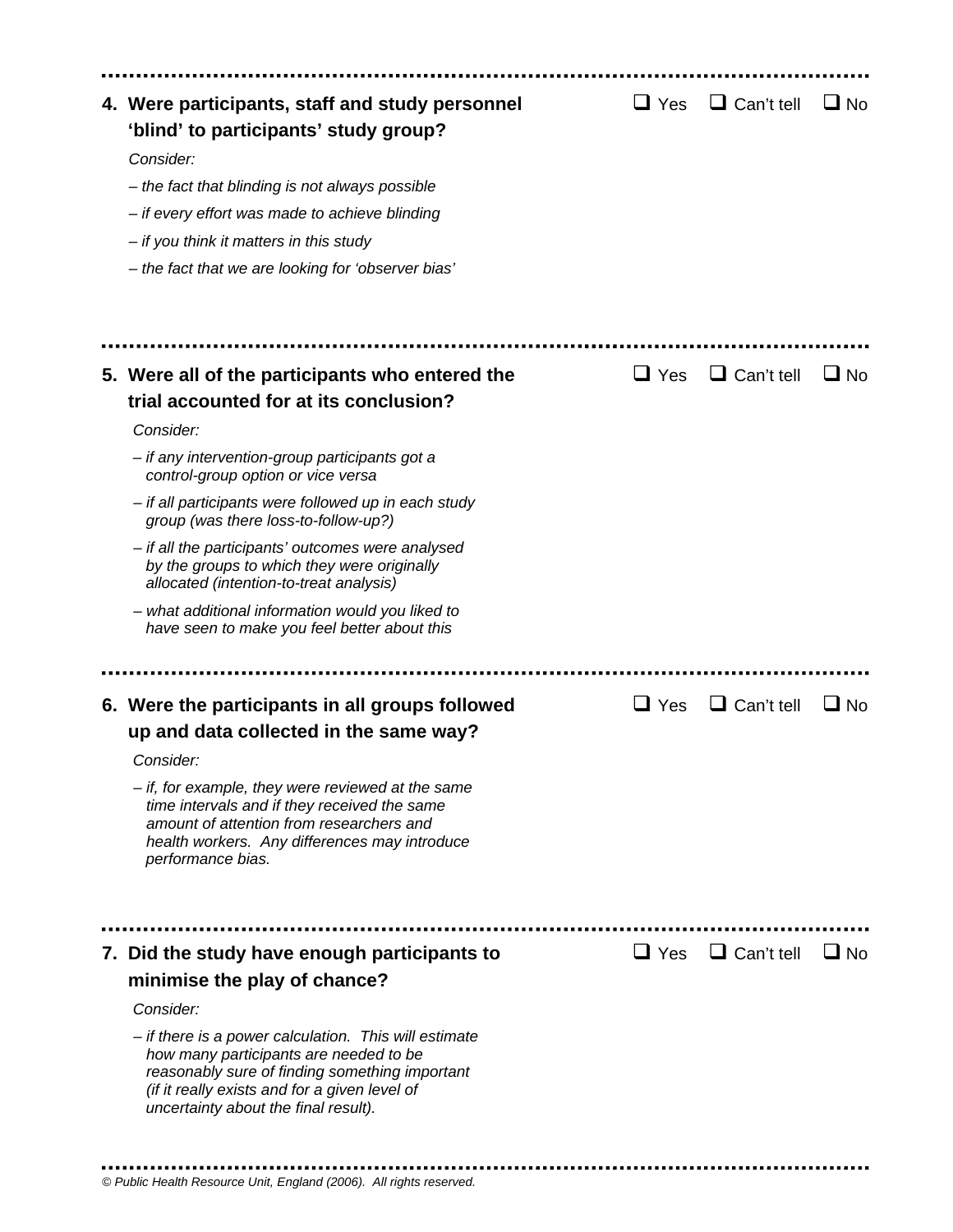| 8. How are the results presented and what is                                                                                                                                                                          |
|-----------------------------------------------------------------------------------------------------------------------------------------------------------------------------------------------------------------------|
| the main result?                                                                                                                                                                                                      |
| Consider:                                                                                                                                                                                                             |
| - if, for example, the results are presented as a<br>proportion of people experiencing an outcome,<br>such as risks, or as a measurement, such as<br>mean or median differences, or as survival<br>curves and hazards |
| - how large this size of result is and how<br>meaningful it is                                                                                                                                                        |
| - how you would sum up the bottom-line result of<br>the trial in one sentence                                                                                                                                         |
|                                                                                                                                                                                                                       |
| 9. How precise are these results?                                                                                                                                                                                     |
| Consider:                                                                                                                                                                                                             |
| - if the result is precise enough to make a<br>decision                                                                                                                                                               |
| - if a confidence interval were reported. Would<br>your decision about whether or not to use this<br>intervention be the same at the upper<br>confidence limit as at the lower confidence<br>limit?                   |
| - if a p-value is reported where confidence<br>intervals are unavailable                                                                                                                                              |
|                                                                                                                                                                                                                       |
| $\Box$ Can't tell<br>$\Box$ Yes<br>10. Were all important outcomes considered so<br>$\Box$ No                                                                                                                         |
| the results can be applied?                                                                                                                                                                                           |
| Consider whether:                                                                                                                                                                                                     |
| - the people included in the trail could be<br>different from your population in ways that<br>would produce different results                                                                                         |
| - your local setting differs much from that of the<br>trial                                                                                                                                                           |
| - you can provide the same treatment in your<br>setting                                                                                                                                                               |
| Consider outcomes from the point of view of the:                                                                                                                                                                      |
| - individual                                                                                                                                                                                                          |
| - policy maker and professionals                                                                                                                                                                                      |
| - family/carers                                                                                                                                                                                                       |
| - wider community                                                                                                                                                                                                     |
| Consider whether:                                                                                                                                                                                                     |
| - any benefit reported outweighs any harm<br>and/or cost. If this information is not reported<br>can it be filled in from elsewhere?                                                                                  |
| - policy or practice should change as a result of<br>the evidence contained in this trial                                                                                                                             |
|                                                                                                                                                                                                                       |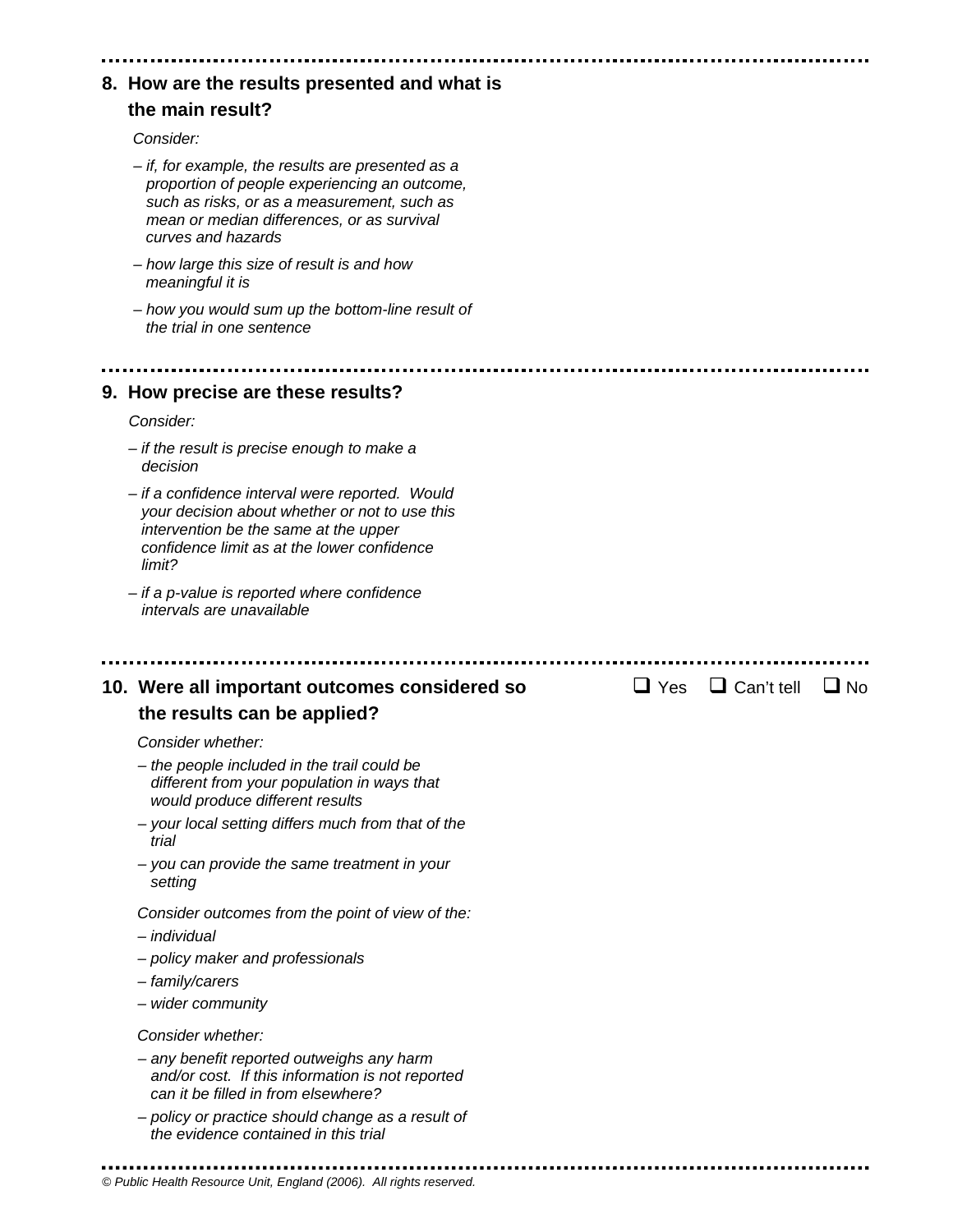making sense of evidence

## **10 questions to help you make sense of reviews**

### **How to use this appraisal tool**

Three broad issues need to be considered when appraising the report of a systematic review:

- **Is the study valid?**
- **What are the results?**
- **Will the results help locally?**

The 10 questions on the following pages are designed to help you think about these issues systematically.

The first two questions are screening questions and can be answered quickly. If the answer to both is "yes", it is worth proceeding with the remaining questions.

You are asked to record a "yes", "no" or "can't tell" to most of the questions. A number of italicised prompts are given after each question.

These are designed to remind you why the question is important. Record your reasons for your answers in the spaces provided.

© Public Health Resource Unit, England (2006). All rights reserved.

The 10 questions are adapted from Oxman AD, Cook DJ, Guyatt GH, Users' guides to the medical literature. VI. How to use an overview. JAMA 1994; 272 (17): 1367- 1371

No part of this publication may be reproduced, stored in a retrieval system, or transmitted in any form or by any means, electronic, mechanical, photocopying, recording or otherwise without the prior written permission of the Public Health Resource Unit. If permission is given, then copies must include this statement together with the words "© Public Health Resource Unit, England 2006". However, NHS organisations may reproduce or use the publication for non-commercial educational purposes provided the source is acknowledged.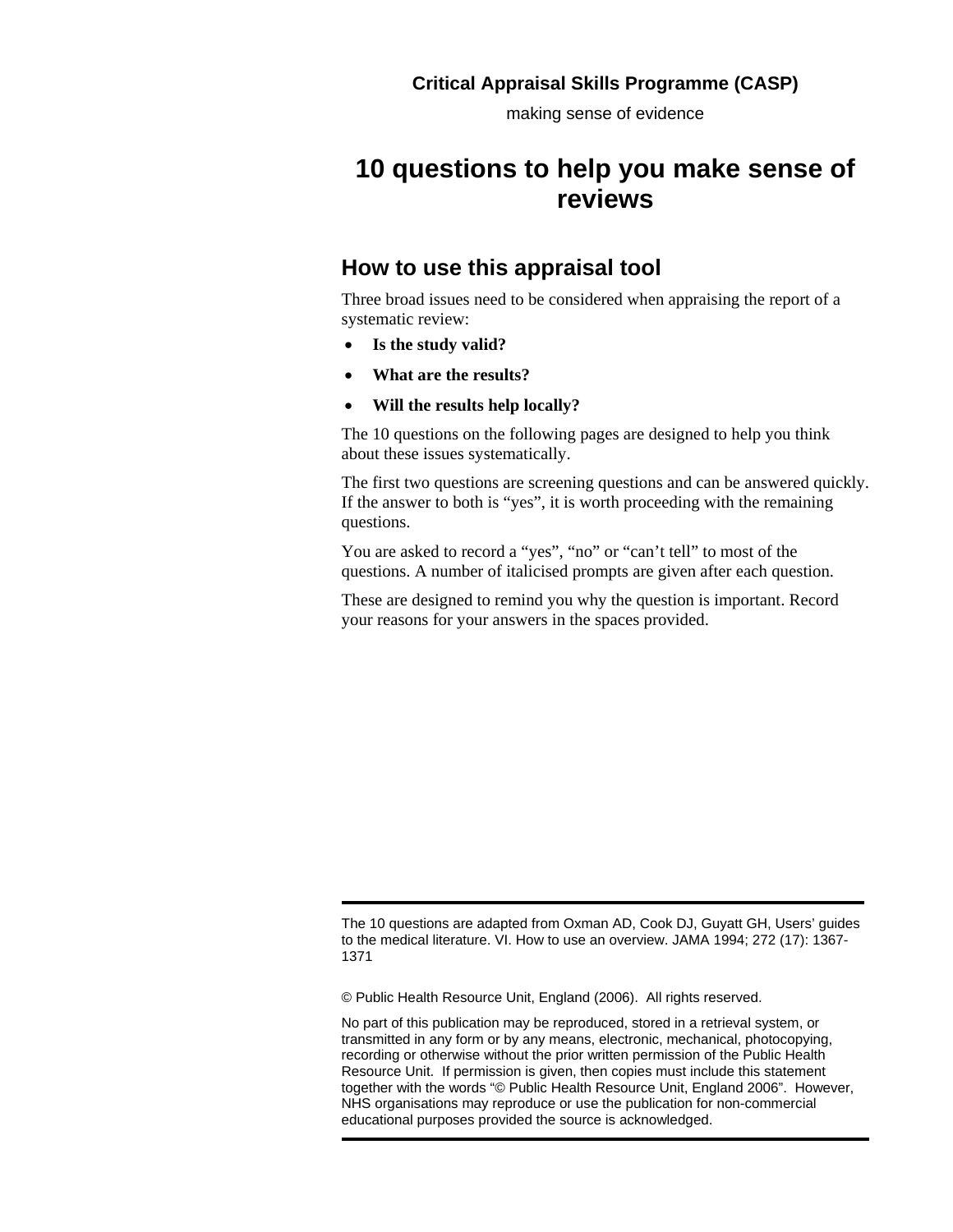# **Screening Questions**

| 1. Did the review ask a clearly-focused question?<br>Consider if the question is 'focused' in terms of:<br>- the population studied<br>- the intervention given or exposure<br>- the outcomes considered | $\sqcup$ Yes | $\Box$ Can't tell            | $\square$ No |
|----------------------------------------------------------------------------------------------------------------------------------------------------------------------------------------------------------|--------------|------------------------------|--------------|
| 2. Did the review include the right type of study?                                                                                                                                                       | $\sqcup$ Yes | $\Box$ Can't tell            | $\square$ No |
| Consider if the included studies:                                                                                                                                                                        |              |                              |              |
| - address the review's question                                                                                                                                                                          |              |                              |              |
| - have an appropriate study design                                                                                                                                                                       |              |                              |              |
|                                                                                                                                                                                                          |              |                              |              |
| Is it worth continuing?                                                                                                                                                                                  |              |                              |              |
| <b>Detailed Questions</b>                                                                                                                                                                                |              |                              |              |
| 3. Did the reviewers try to identify all<br>relevant studies?<br>Consider:                                                                                                                               | $\sqcup$ Yes | $\Box$ Can't tell            | $\Box$ No    |
| - which bibliographic databases were used                                                                                                                                                                |              |                              |              |
| - if there was follow-up from reference lists                                                                                                                                                            |              |                              |              |
| - if there was personal contact with experts                                                                                                                                                             |              |                              |              |
| - if the reviewers searched for unpublished studies                                                                                                                                                      |              |                              |              |
| - if the reviewers searched for non-English-language<br>studies                                                                                                                                          |              |                              |              |
|                                                                                                                                                                                                          |              |                              |              |
| 4. Did the reviewers assess the quality of the<br>included studies?                                                                                                                                      |              | $\Box$ Yes $\Box$ Can't tell | $\Box$ No    |
| Consider:                                                                                                                                                                                                |              |                              |              |
| - if a clear, pre-determined strategy was used to<br>determine which studies were included. Look for:                                                                                                    |              |                              |              |
| - a scoring system                                                                                                                                                                                       |              |                              |              |
|                                                                                                                                                                                                          |              |                              |              |

.....................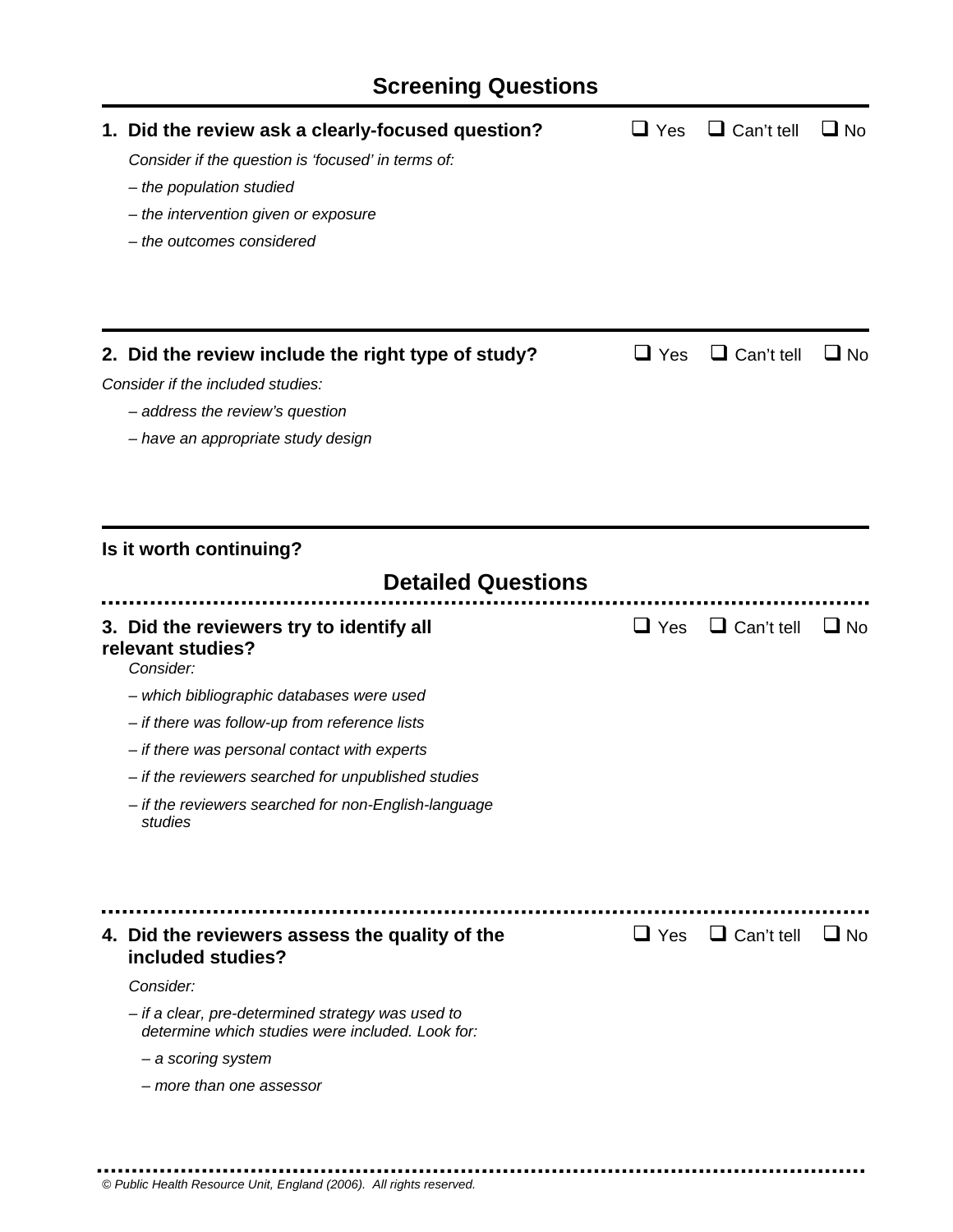### **5. If the results of the studies have been**  $\Box$  Yes  $\Box$  Can't tell  $\Box$  No  **combined, was it reasonable to do so?**

*Consider whether:* 

- *the results of each study are clearly displayed*
- *the results were similar from study to study (look for tests of heterogeneity)*
- *the reasons for any variations in results are discussed*

### **6. How are the results presented and what is the main result?**

#### *Consider:*

- *how the results are expressed (e.g. odds ratio, relative risk, etc.)*
- *how large this size of result is and how meaningful it is*
- *how you would sum up the bottom-line result of the review in one sentence*

#### **7. How precise are these results?**

*Consider:* 

- *if a confidence interval were reported. Would your decision about whether or not to use this intervention be the same at the upper confidence limit as at the lower confidence limit?*
- *if a p-value is reported where confidence intervals are unavailable*